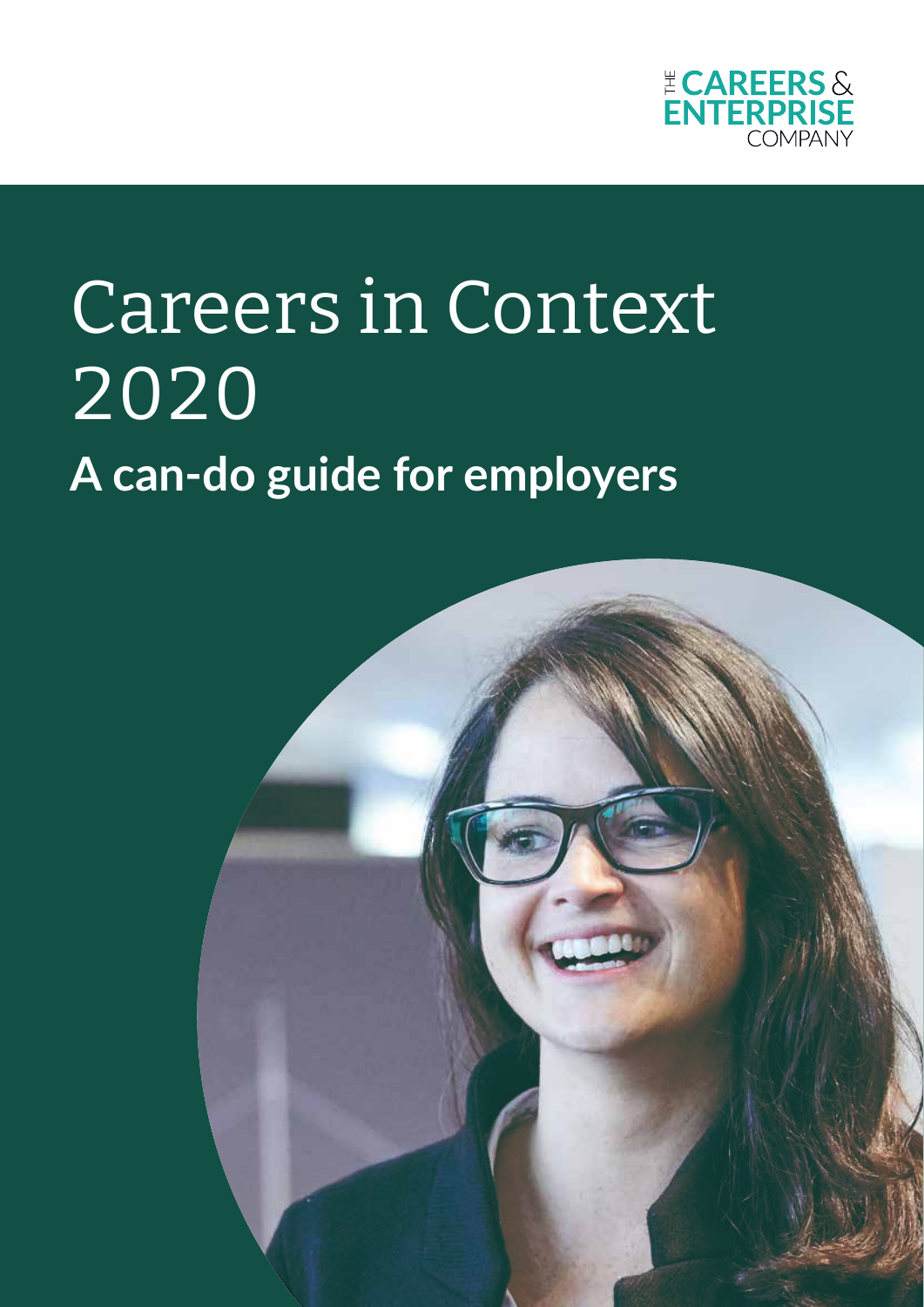# **Contents**

| <b>Introduction</b>                                                                                                      | 3                           |
|--------------------------------------------------------------------------------------------------------------------------|-----------------------------|
| Top tips for employers for                                                                                               |                             |
| 2020-21 academic year                                                                                                    | 4                           |
| <b>Employers continue to support</b>                                                                                     |                             |
| schools and colleges                                                                                                     | 6                           |
| <b>Delivering the Gatsby Benchmarks</b>                                                                                  | 8                           |
| <b>Benchmark 2: learning from</b>                                                                                        |                             |
| labour market information                                                                                                | 10                          |
| What can employers do to support this benchmark<br>Ways to take action                                                   | 10<br>10                    |
| Get inspired by these examples from employers                                                                            | 11                          |
| <b>Benchmark 4: linking curriculum</b>                                                                                   |                             |
| learning to careers                                                                                                      | 15                          |
| What can employers do to support this benchmark?<br>Ways to take action<br>Get inspired by these examples from employers | 15<br>15<br>$\overline{16}$ |
|                                                                                                                          |                             |
| Delivering employer encounters and                                                                                       |                             |
| workplace experiences                                                                                                    | 19                          |

| Ensuring quality and impact when delivering |    |
|---------------------------------------------|----|
| virtually                                   | 20 |
| Covid-19 safeguarding guidelines            | 21 |

| Good practice when planning face-to-   |    |
|----------------------------------------|----|
| face and virtual activities supporting |    |
| <b>Benchmarks 5 and 6</b>              | 22 |
|                                        |    |

| Ensuring quality and impact when delivering      |                 |
|--------------------------------------------------|-----------------|
| virtually                                        | $\overline{22}$ |
| Covid-19 safeguarding guidelines                 | 22              |
| <b>Benchmark 5: Encounters with</b>              |                 |
| employers and employees                          | 23              |
| What can employers do to support this benchmark? | 23              |
| Get inspired by these examples from employers    | 23              |
| <b>Benchmark 6: experiences of</b>               |                 |
| workplaces                                       | 27              |
| What can employers do to support this benchmark? | 27              |
| Get inspired by these examples from employers    | 28              |

| How employers can get involved |    |
|--------------------------------|----|
| in the CEC network             | 30 |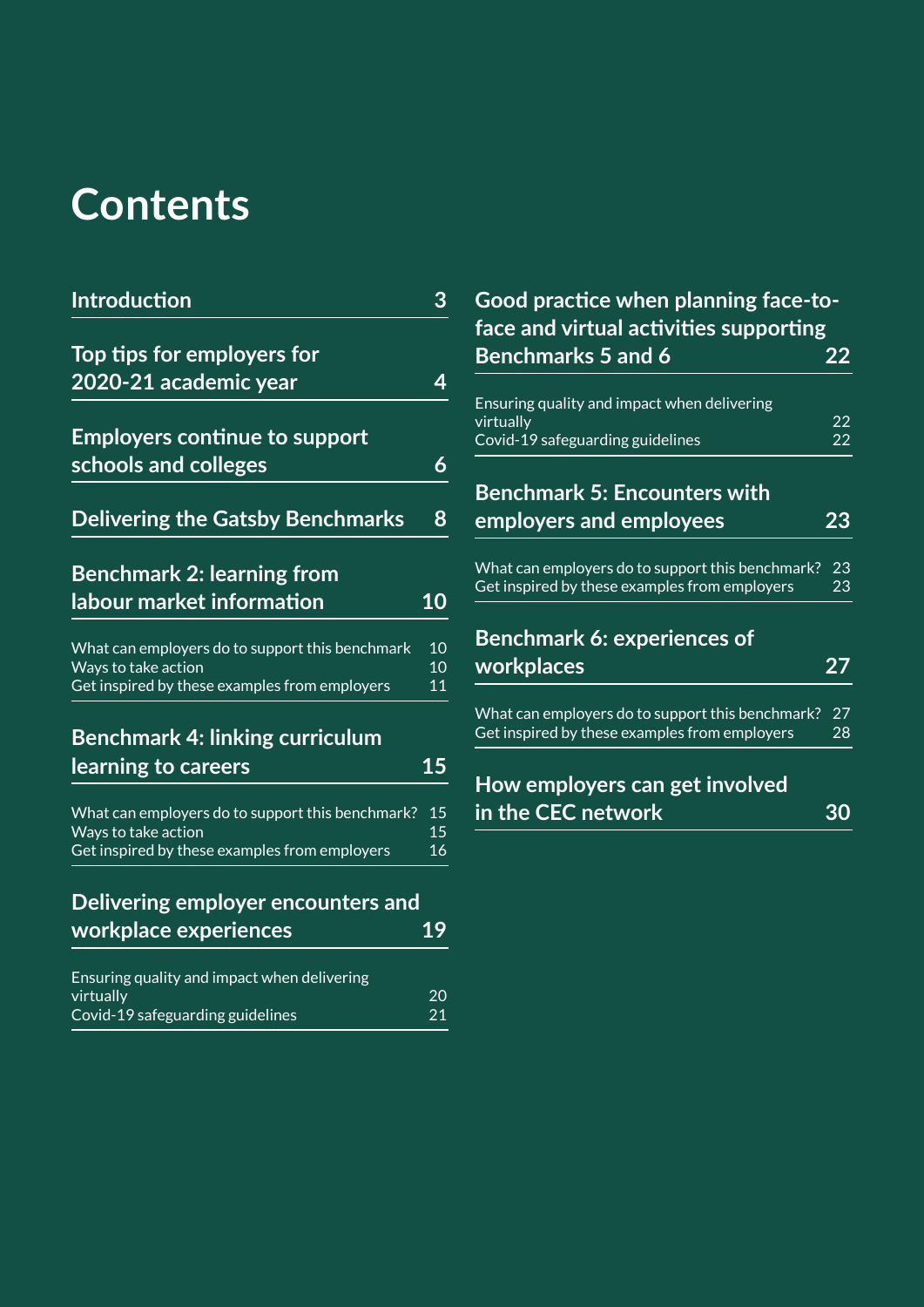## **Introduction**

**During the Spring and Summer terms of 2019/2020 academic year, considerable adaptations were made to the way careers guidance took place due to the Covid-19 pandemic.** 

**The context for the current academic year remains fluid. Many key sectors are facing economic challenges, flexible working continues to evolve for employees, schools are delivering recovery curriculums and we are all increasingly reliant on digital solutions to work and connect.** 

**These factors continue to prompt questions about how employers can help ensure that every young person continues to receive quality careers guidance and opportunities at a time when it is arguably more crucial than at any point in living memory.** 

**The Careers & Enterprise Company and the Gatsby Charitable Foundation have been listening carefully to the experiences of schools, colleges and employers during this period. This guide sets out examples from those who have already achieved impact and aims to give you confidence and inspiration as you plan your own activities.**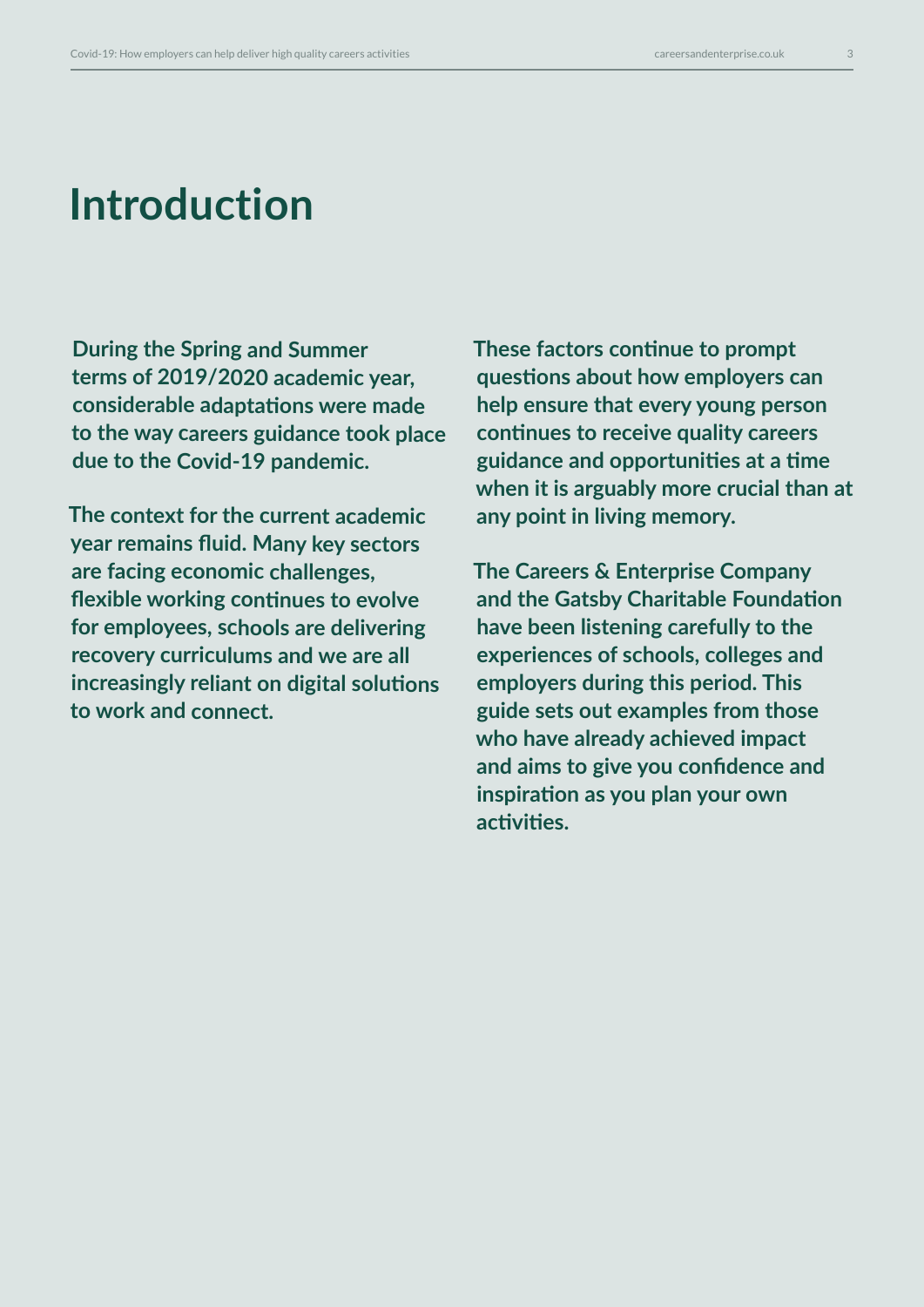## **Top tips for employers for 2020-21 academic year**

- 1. Keep engaging with schools and colleges Careers Leaders continue to have ambitious plans to ensure all young people can prepare for the world of work. Employer support is a vital part of making these plans a reality. [See the benchmark sections of this guide for inspiration.](https://resources.careersandenterprise.co.uk/browse-category/gatsby-benchmarks)
- 2. Work with your local LEP team to understand what schools and colleges need most now. Consider your activities in the context of individual school or college recovery plans. Connect with your local Enterprise Coordinator [here](https://www.careersandenterprise.co.uk/employers-volunteers).
- 3. Share up-to-date Local Market Information about the opportunities available in your organisation and what skills are required, particularly in this fast-changing labour market. Look at ways to do this [here](https://resources.careersandenterprise.co.uk/or-browse-resources/gatsby-benchmarks/gatsby-benchmark-2).
- 4. **Link your careers activities to the curriculum** to make them stick, and to support subject teachers to embed careers in their [planning.](https://resources.careersandenterprise.co.uk/or-browse-resources/gatsby-benchmarks/gatsby-benchmark-4)
- 5. Work with your school or college to identify the cohorts and students most in need of support and target activities to them.
- 6. **Encourage your networks to volunteer in schools** talk to your suppliers and clients about the importance of supporting young people at this time. [They can sign up to get involved here](https://www.careersandenterprise.co.uk/give-an-hour).
- 7. Become an Enterprise Adviser, and if you already are one, recruit someone in your network to do the [same.](https://www.careersandenterprise.co.uk/employers-volunteers/join-enterprise-adviser-network)
- 8. Consider delivering activity virtually as a part of your school engagement. Ideally this would be combined with face-to-face activity. See [page 18](#page-17-0) for suggestions on virtual delivery.
- 9. Find resources or share your materials via our [Resource Directory](https://resources.careersandenterprise.co.uk/).
- 10. **Use our [Find an Activity Provider](https://find-activity-provider.careersandenterprise.co.uk/search)** if you need expert support delivering activity in schools.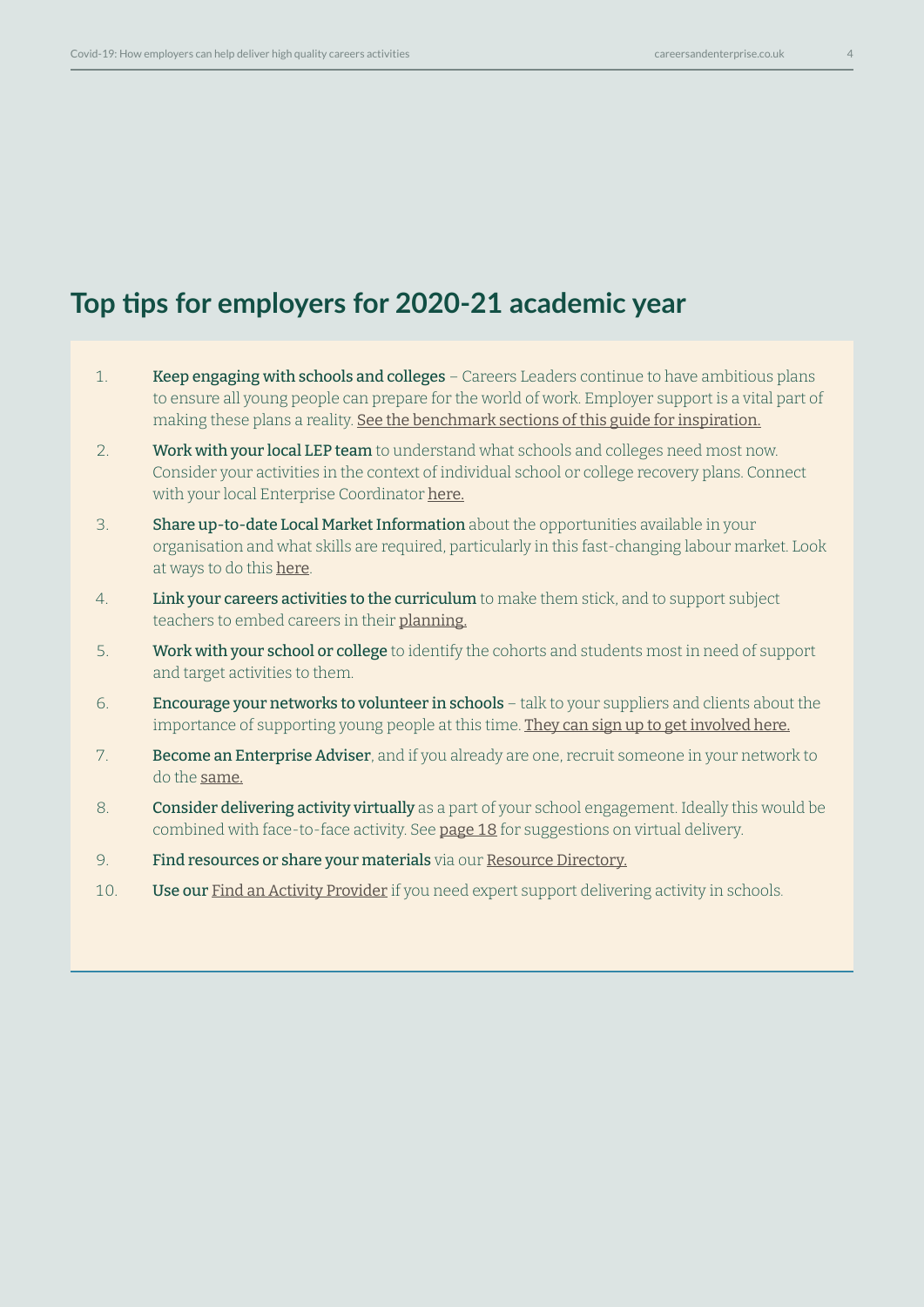## **The Impact of Covid-19**

[A June 2020 Teacher Tapp poll](https://www.careersandenterprise.co.uk/news/workplace-skills-now-more-important-exam-results-post-covid-jobs-market-say-teachers) for The Careers & Enterprise Company asked almost 5,000 teachers what they thought would best prepare students for the post-pandemic jobs market. 74% of the teachers said employability skills are now the most important way to improve pupils' career prospects, compared to 62% who said good academic grades. Almost three-quarters - 74% - of teachers say skills like teamwork and public speaking will equip pupils to secure a good job in these uncertain economic times.

Engineering UK's recent survey of young people found that as a result of Covid-19, concerns over future prospects were common, with 62% of young people surveyed agreeing that finding a job in the future has become more difficult.

Research by the Resolution Foundation estimates that an additional 640,000 18-24 year olds could find themselves unemployed this year alone, and that the current crisis may reduce the employment chances of lower-skilled young adults leaving education by more than a third.

A recent CEC poll of 250 senior business leaders shows that nearly four in five (77%) think that employers have a responsibility to ensure young people leaving school in the current environment do not become a lost generation.



Read more about education leavers in the current crisis in the [Resolution Foundation's 'Class of](https://www.resolutionfoundation.org/publications/class-of-2020/)  [2020'](https://www.resolutionfoundation.org/publications/class-of-2020/) 

| ۰ |  |
|---|--|
|   |  |
|   |  |
|   |  |
|   |  |
|   |  |

Read more about the views of young people in the recent [Engineering UK research report](https://www.engineeringuk.com/research/briefings/young-people-and-covid-19)



Read more about Covid-19 and the impact on social mobility in this [Sutton Trust Research Brief](https://www.suttontrust.com/wp-content/uploads/2020/07/Access-to-the-Workplace-Impact-Brief.pdf)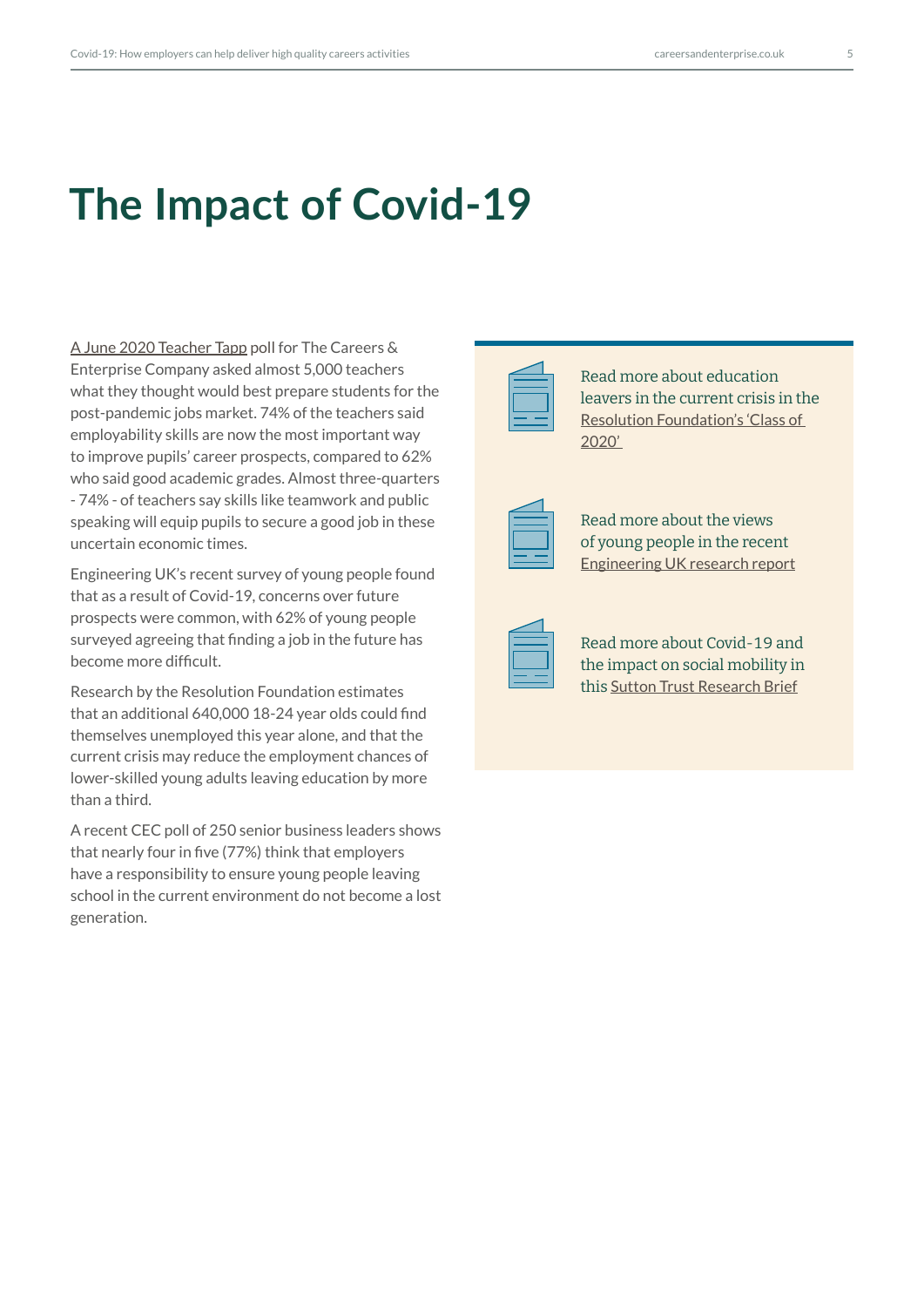# **Employers continue to support schools and colleges**

Employers have continued to engage young people about the world of work despite the business challenges they face. Many have transitioned 'in-person' activities to take place online and are communicating these opportunities to schools via our regular Careers Leader newsletters.

97% of employers responding to a survey carried out in June by The Careers & Enterprise Company about careers education said that 'online and virtual working will remain a significant feature of the way we work'. We anticipate more employer encounters and workplace experiences being delivered virtually, and in time a blended approach of virtual and face-to-face activity becoming more common.

The Careers & Enterprise Company has also been overwhelmed by the employer support to our initiatives during the Covid lockdown period:

- Employers have offered candidates for The Careers & Enterprise Company's ['Work it'](https://www.youtube.com/watch?v=dT-juNybM0E&list=PLok8K4I1AJqZ2TAdJjKAO5dS0Xm12jIBT) series of career talks. These talks feature young people not long into employment and are aimed at pupils in their transition years (Year11-13).
- [My Week of Work](https://resources.careersandenterprise.co.uk/my-week-work) was developed by the CEC in partnership with Oak National Academy and Learn Live in June 2020. It provided a week of online lessons to replace Year 10 work experience and hosted more than 50 live broadcasts from employers including Microsoft, NHS, BAE Systems, Rolls Royce, Balfour Beatty and the Royal Air Force. More than 750 schools and nearly 120,000 young people took part.
- Employers are supporting [My Choices](https://www.careersandenterprise.co.uk/schools-colleges/my-choices-transition-resources) national and regional events to help young people in transition years over the 2020-2021 academic year.
- Enterprise Advisers business volunteers supporting a school or college's senior leadership team to develop their careers programme – continue to be recruited and matched around the country, and 30 new Cornerstone Employers joined our nation-wide community and committed to support Careers Hubs across England. They will work with other employers and LEP teams to address local need.
- Cornerstone Employers have continued supporting Careers Hubs and Opportunity Areas around the country, working collaboratively to address local need. In Birmingham, Aston Villa Football Club, Jacobs, Lendlease Construction, EY, EY Foundation, Birmingham Education Partnership and Birmingham and Solihull Mental Health NHS Foundation Trust have created '[Me Plc'](https://bep.education/wider-learning/careers-employability/me-plc/), a short personal branding programme for young people in the area to help them identify their strengths and skills, and communicate these in a 29 second pitch.

Cornerstone Employers – check out your new [Roadmap and Working Together Kit](https://www.careersandenterprise.co.uk/support-cornerstone-employers).

These resources suggest ways to take action to support young people in your area, and provide tools for getting your networks involved.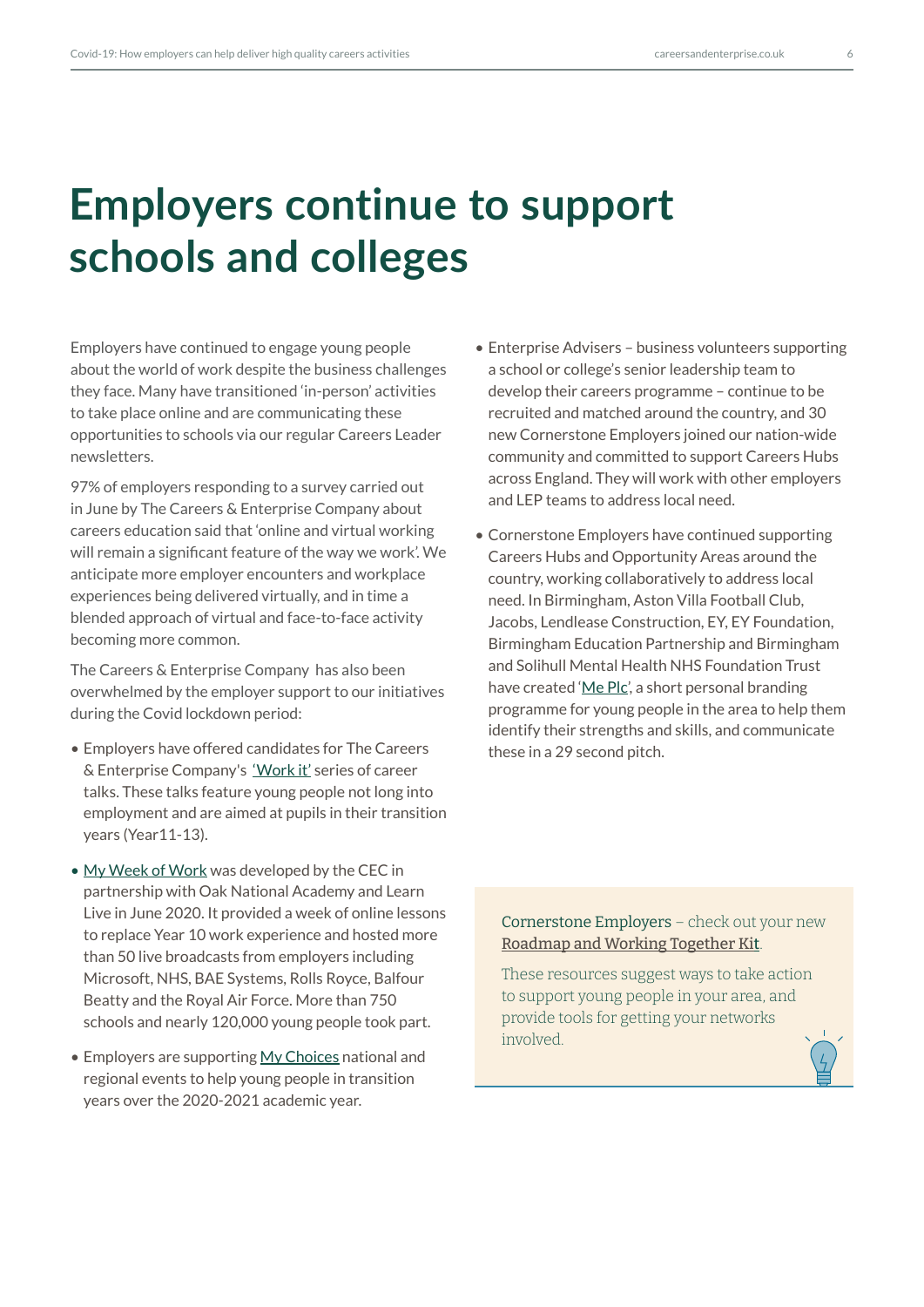# $\mathsf{G}$

As an organisation, NNUH has always sought to help young people to understand the world of work. It is now more important than ever before that employers get involved and show young people the opportunities they have available to them. In lockdown, we converted our YR10 work experience to a virtual experience and have had great results. We also recently ran our first virtual careers week focusing on Midwifery. Employees benefit hugely from this kind of interaction with students and we are able to play our part in showing what job roles and progression routes are available right now. By working with The Careers & Enterprise Company we can work with more schools and help ensure no pupil is left behind.

**Clare Fox, Career Development Facilitator, Norfolk and Norwich University Hospitals NHS Foundation Trust**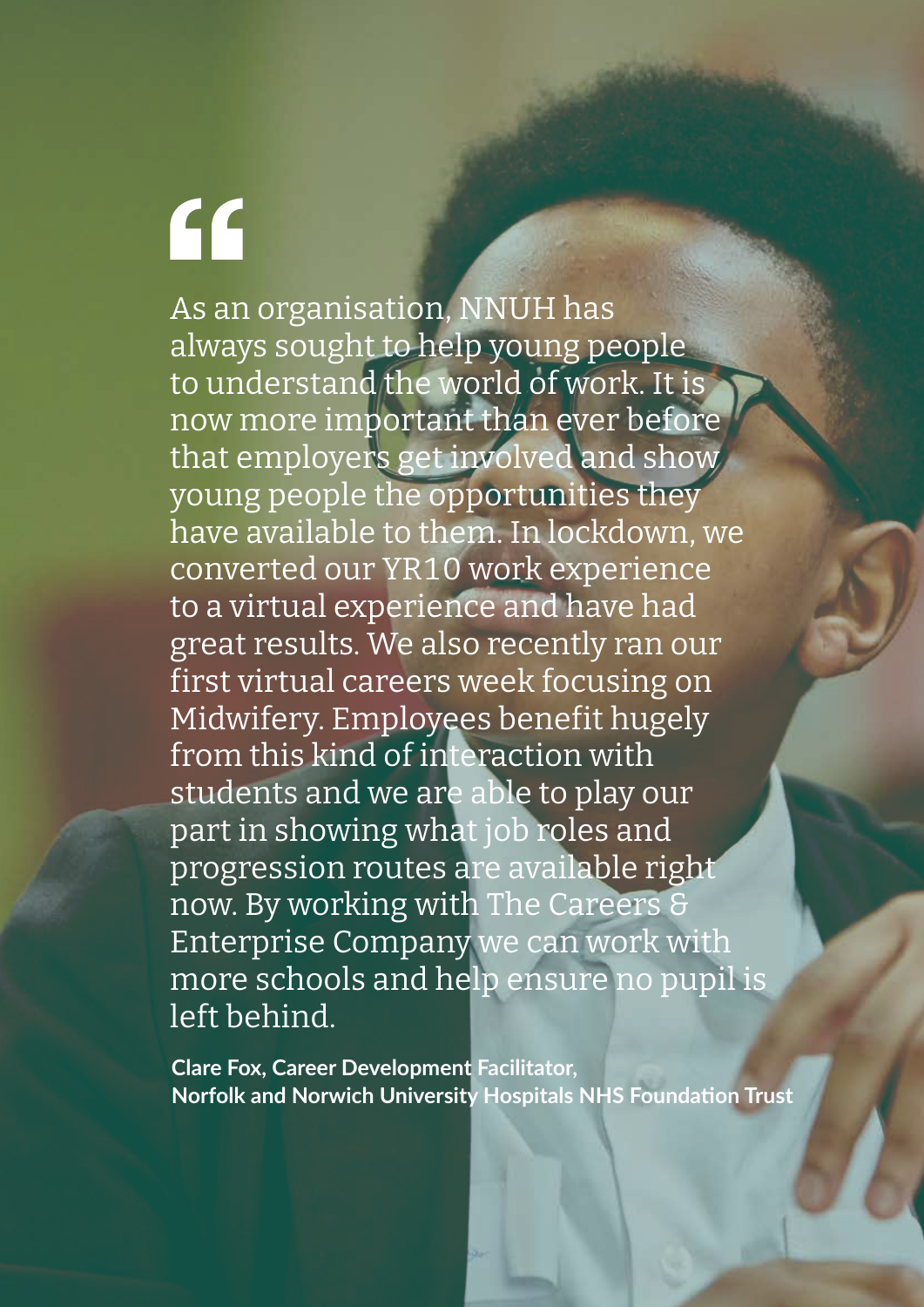# **Delivering the Gatsby Benchmarks**

The Gatsby Benchmarks remain the framework for good career guidance and hold the same level of relevance in an online world. The benchmarks were developed to support schools and colleges in providing students with the best possible careers education, information, advice, and guidance.

In the following sections, we have picked out those benchmarks which require employer involvement and suggested ways to take action, taking into account current Covid circumstances.

You can find further guidance in the Gatsby Toolkit [here](https://resources.careersandenterprise.co.uk/resources/gatsby-benchmark-toolkit-schools) and guidance for engaging SEND pupils [here](https://resources.careersandenterprise.co.uk/resources/gatsby-benchmark-toolkit-send)

If you need support with delivery, our Find [an Activity Provider](https://find-activity-provider.careersandenterprise.co.uk/search) can help you find organisations delivering activities in schools or colleges near you. If volunteers are needed, you or your employees may be able to get involved in their programmes:

Our Investment team can provide more information about specific provider offers or connect you to providers: [investment@careersandenterprise.co.uk](mailto:investment%40careersandenterprise.co.uk?subject=)

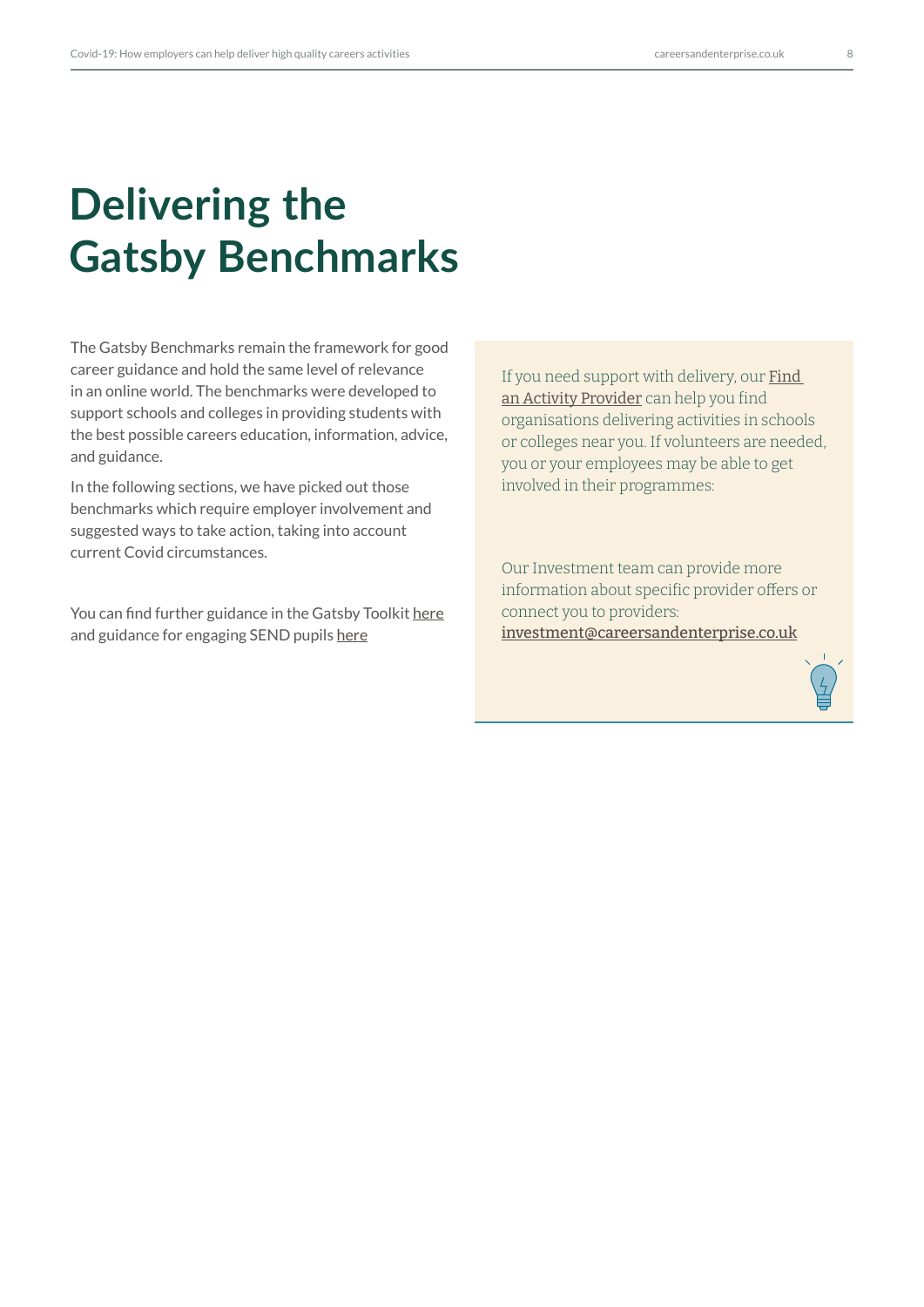# **Delivering the Gatsby Benchmarks**

Employers have a role to play across all the benchmarks. In this guide we have focused on Benchmarks 2, 4, 5 and 6 where employers typically have a more significant role compared with other benchmarks. Here is a description of each of the benchmarks:

## **A stable careers programme**

Every school and college should have an embedded programme of career education and guidance that is known and understood by pupils, parents, teachers and employers.

# **2 l**

**1 l**

**3 l**

**4 l**

**5 l**

**7 l**

**8 l**

## **Learning from career and labour market information**

Every pupil, and their parents, should have access to good-quality information about future study options and labour market opportunities. They will need the support of an informed adviser to make best use of available information.



## **Addressing the needs of each pupil**

Pupils have different career guidance needs at different stages. Opportunities for advice and support need to be tailored to the needs of each pupil. A school's careers programme should embed equality and diversity considerations throughout.



## **Linking curriculum learning to careers**

All teachers should link curriculum learning with careers. For example, STEM subject teachers should highlight the relevance of STEM subjects for a wide range of future career paths.



## **Encounters with employers and employees**

Every pupil should have multiple opportunities to learn from employers about work, employment and the skills that are valued in the workplace. This can be through a range of enrichment activities including visiting speakers, mentoring and enterprise schemes.

#### **Experiences of workplace 6 l**

Every pupil should have first-hand experiences of the workplace through work visits, work shadowing and/ or work experience to help their exploration of career opportunities and expand their networks.

## **Encounters with further and higher education**

All pupils should understand the full range of learning opportunities that are available to them. This includes both academic and vocational routes and learning in schools, colleges, universities and in the workplace.



## **Personal guidance**

Every pupil should have opportunities for guidance interviews with a Careers Adviser, who could be internal (a member of school staff) or external, provided they are trained to an appropriate level. These should be available whenever significiant study or career choices are being made. They should be expected for all pupils but should be timed to meet their individual needs.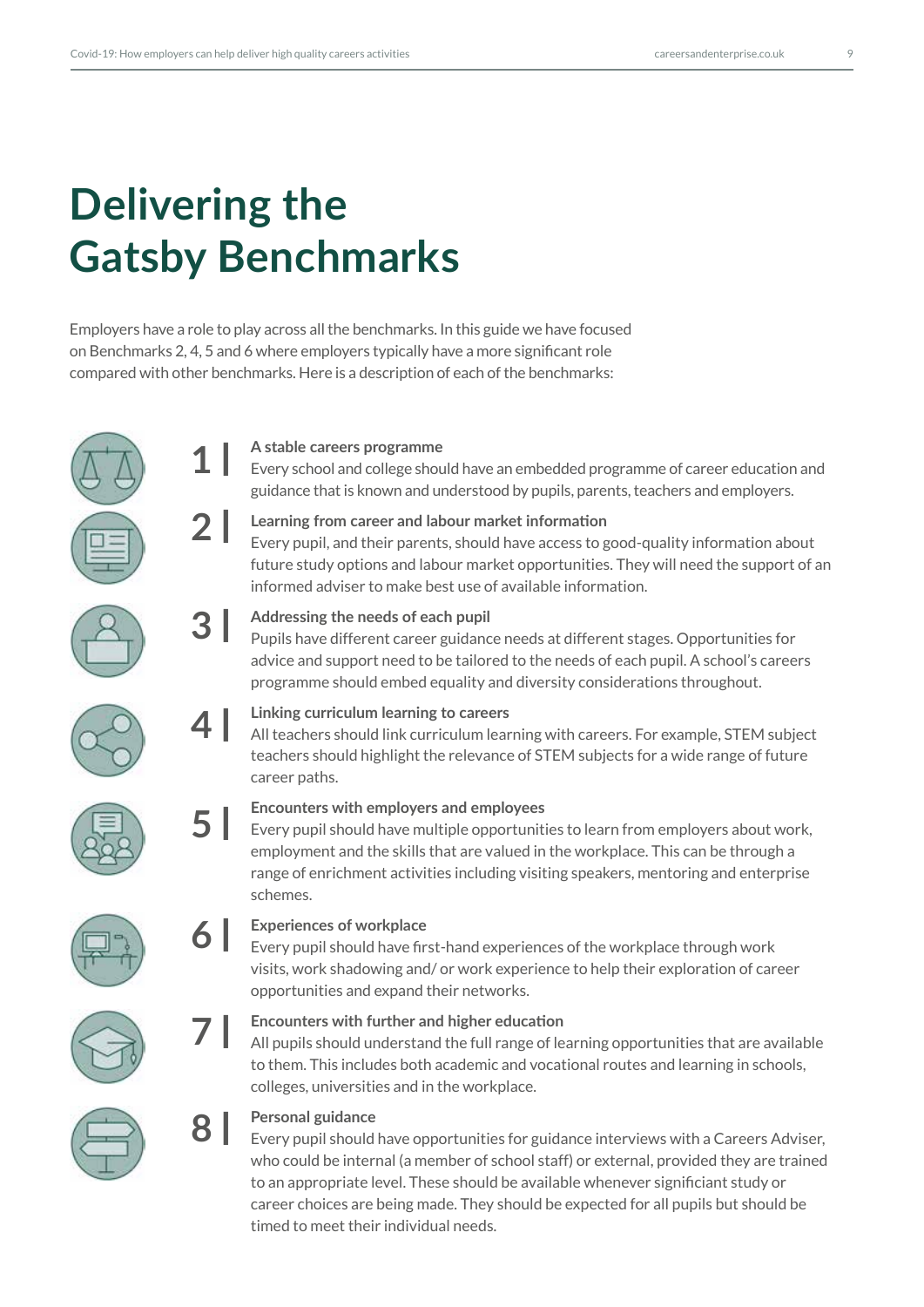# **Benchmark 2: learning from labour market information**

**Labour Market Information (LMI) is key to ensuring students understand the realities and opportunities of the world of work they will be entering. It is critical this year that students are supported, particularly in key transition moments, to understand what opportunities are available and to have a picture of the changing labour market. LMI should help students and parents to feel confident that they are equipped with the information needed to make positive choices.**

### **How can employers support this benchmark?**

Employers have an important role to play in helping LEPs and young people in your local area to stay abreast of the latest information about jobs, career pathways and live opportunities. You may need to update information more frequently to account for the fast-changing landscape.

## **Ways to take action:**

- 1. Ensure your local LEP team knows about the opportunities available in your workplace. As well as apprenticeships, internships and jobs available, make sure you include information about ways to explore the workplace such as work experience, work placements and work shadowing opportunities. Share information about the entry requirements, processes involved in recruitment, and progression routes once individuals are onboard.
- 2. Bring talks to life with concrete case studies that show diverse pathways and job opportunities in your organisation. Involve your apprentices and interns, or those at the start of their career, in the careers activities you are delivering. Ask them to share their journey and help students understand the pathways they took.
- 3. Share your insights about the local labour market and how the world of work is changing but encourage students to do their own research too.
- 4. Talk to your local LEP team to see if there are teacher CPD sessions you can join, to share information about opportunities and recruitment practices in your organisation and your sector. This can help to ensure that those working directly with students on a day-to-day basis are up-to-date.
- 5. Bring another employer along to activities you are delivering, to provide a wider perspective beyond your own organisation and sector.
- 6. Use the [Skills Builder Universal Framework](https://www.skillsbuilder.org/) to identify the essential skills you need in your workplace and communicate these to young people.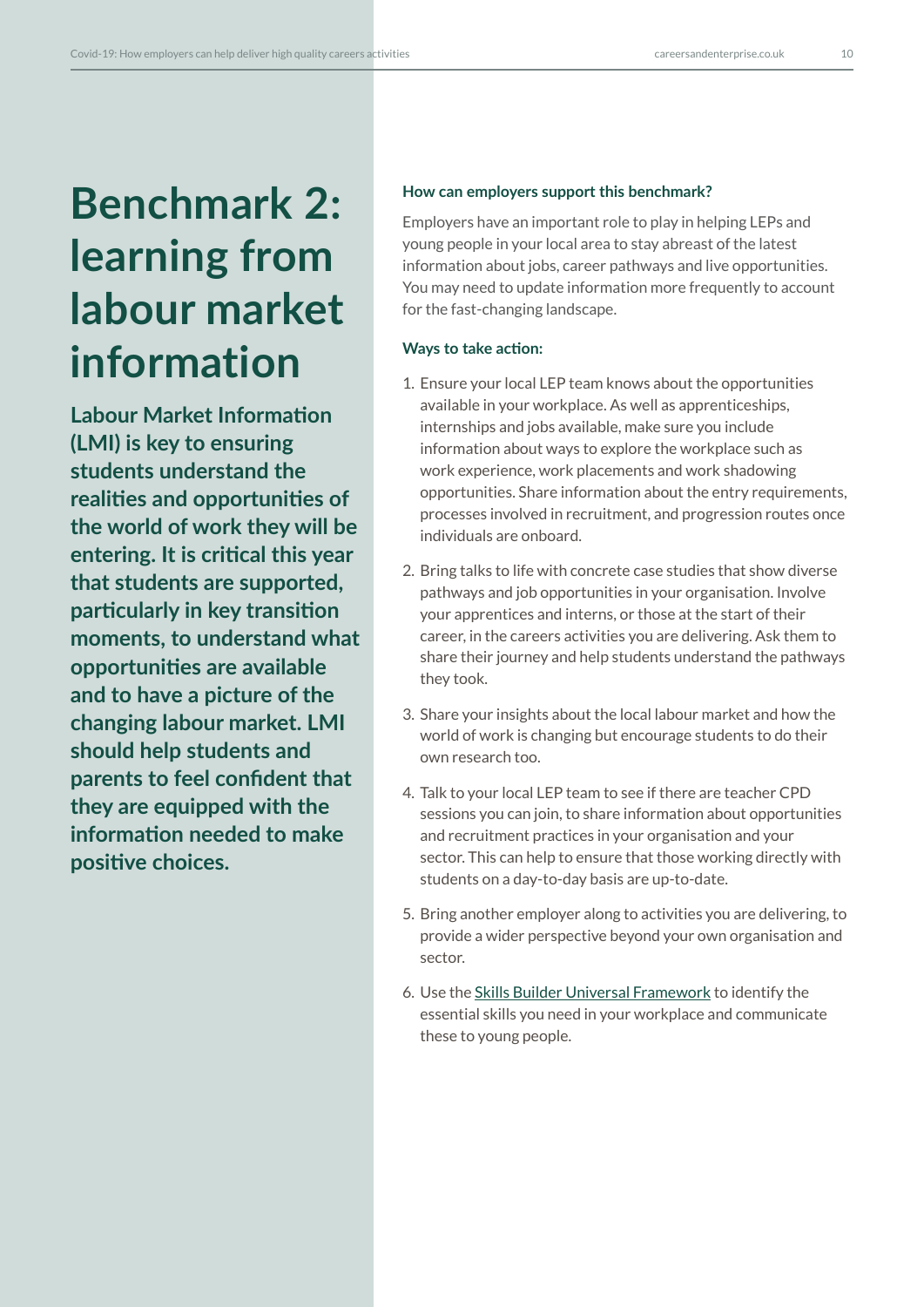### **What is LMI?**

Career and Labour Market Information (LMI) helps young people to be informed about the realities of the world of work and can inform their decisions and study options. It includes:

- skills, career pathways and progression routes in the local labour market
- job applications and interviews
- educational institutions, courses, qualifications, entry requirements and costs
- professional bodies
- employment sectors, employers, jobs, salaries and employment trends
- jobs, training and apprenticeships
- job demands and working life
- financial planning

## **Get inspired by these examples from employers**

The **Dorset Cornerstone Employer group** is working collaboratively to deliver a series of virtual progression events to showcase the range of opportunities available to young people. The Dorset Careers Live programme is for students in Years 10-12 and their parents and carers and started with the NHS in July 2020. The next event is planned for October and will be a 'Careers in finance' webinar led by JP Morgan. The series is being streamed online and hosted by Dorset employers providing introductions to apprenticeships, work experience schemes and graduate programmes within key sectors. The sessions are recorded and made available for schools and colleges to access retrospectively and will also be available nationally. Further information about the group is [here](https://www.dorsetlep.co.uk/careers-hub)



Capgemini ran a series of webinars in response to Covid-19. #Learnathon provided hints and insights throughout the summer, to help young people to progress their career. The webinars and online events covered topics such as '5 tips on gaining employment this summer', to what it is like to have a career in Cyber. Young people learnt how to stand out to employers online through developing their personal brand and found out more about apprenticeships in the industry. Future events [here](https://www.capgemini.com/gb-en/events/learnathon/)

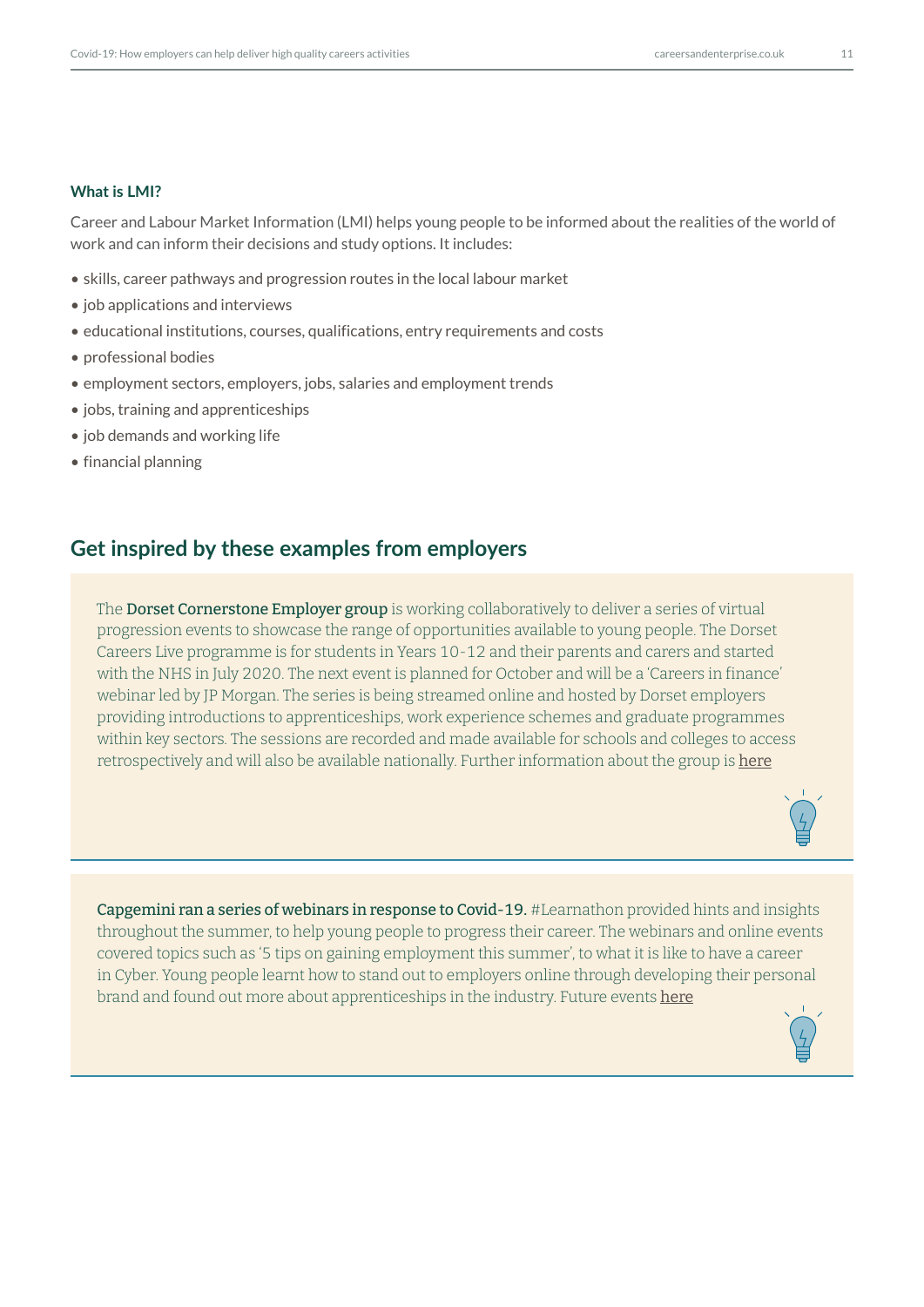PwC's regular **[Business Insight Wee](https://www.pwc.co.uk/careers/student-careers/school-careers.html)k** has been converted to an online experience and opened up to more applicants (PwC provides virtual events with their recruitment team about skills and development, open to all Year 10-13). Videos showcasing the programmes offered by PWC and insight into the life of an apprentice at PwC are available on YouTube: PwC - Which programme is right for [you?](https://www.youtube.com/watch?v=YZiYoKHuMxU) and Life as a [PwC apprentice](https://www.youtube.com/watch?v=_Kos8rq3qZw)

Network Rail has an Early Careers page to find out about apprenticeships, graduate placements and Year in Industry placements: [here](https://www.networkrail.co.uk/careers/early-careers)

Walsall Council has created a video on Degree Level Apprenticeship routes into teaching: [he](https://www.youtube.com/watch?v=AYoVMyqsjF8)re

HSBC provides a brochure showing entry routes into work, work experience, internships and apprenticeships: [he](https://mcusercontent.com/5edc7f4f08ea35cadfe6465b7/files/2a41e847-56bb-4320-b60a-ee692c4c829c/HSBC_External_brochure_PDF.pdf)re

**"Our findings suggest that some young people felt their career choices had been constrained because of the pandemic, whilst for others what they wanted to pursue had changed as a result".**

Read more about the views of young people in the recent [Engineering UK research report](https://www.engineeringuk.com/research/briefings/young-people-and-covid-19)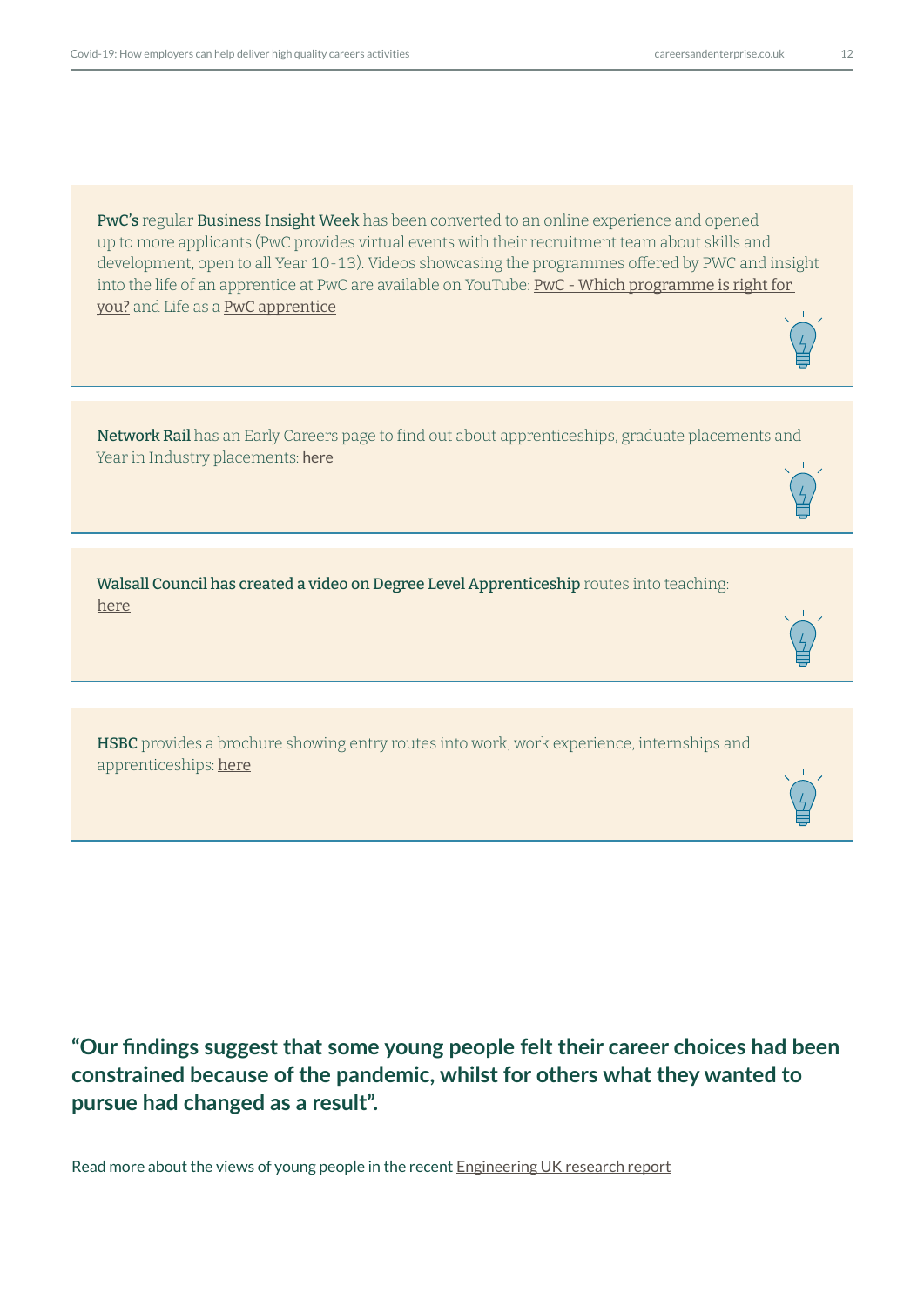Babcock created an [Early Careers Booklet](https://mcusercontent.com/5edc7f4f08ea35cadfe6465b7/files/af76ac3e-f157-43a3-9e0f-8ee76d54d819/20190677_Babcock_Early_Careers_Booklet_DIGITAL.pdf)

JP Morgan created videos including 'Four Myths About Being an Apprentice, Busted' as well as further videos outlining how to Get an Apprenticeship at J.P. Morgan, your first day and culture in t[he](https://www.youtube.com/watch?v=yKYR73yJRnY) workplace at J.P.Morgan: here

Cornerstone Employers from Oxfordshire Careers Hub will be contributing to the local "My Choices" broadcast that will support the transition of young people in Years 11,12 & 13 locally. OxLEP will open the broadcast with an overview of the local LMI and employers will bring this to life by talking about their sector, routes into the industry and then will support this by highlighting one of the skills from the Skills Builder Universal Framework and how it is used in practice. The broadcast is in collaboration with Learn Live and will be aimed at young people and parents and carers.

New Anglia LEP's Enterprise Coordinator has been hosting Careers & Coffees chats on YouTube throughout lockdown. Young people are able to hear from a range of employees, business owners and other interviewees and have the opportunity to put forward questions they would like to ask about the range of industries, roles and experiences covered: [he](https://www.youtube.com/watch?v=UGxpROQDJm8 )re

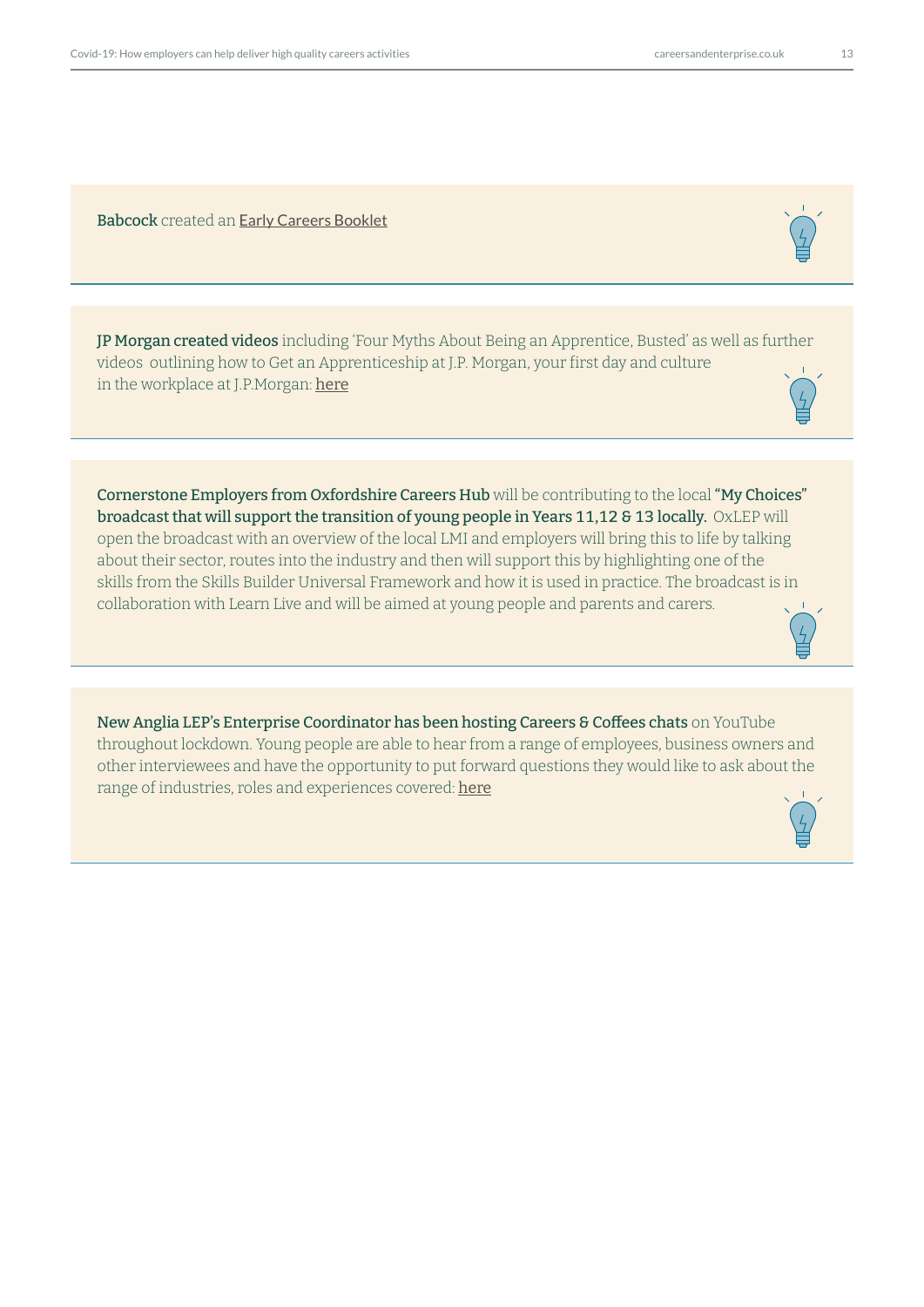DRP Group's SPARKS programme is a free educational outreach campaign to engage young people in the creative industry. DRPG crafted SPARKS to help pupils realise that their school skills can open the door to amazing careers in industries they love, such as music festivals, vlogging, branding or app building. Each of the six lesson plans, designed for pupils aged 11-16, is based around the work carried out at DRPG and how it uses Maths, English, Media, Business, Design and IT skills. More information: [here](https://www.drpgroup.com/en/news/drpg-launch-sparks-programme-to-support-home-learning)

Black Country LEP has worked with local businesses to create a collection of videos. Employers have put together a career video providing insight into the roles within their organisation. This is aimed at providing essential information for schools and pupils to show some of the career paths available in various sectors: More information: [he](https://www.blackcountryskillsfactory.co.uk/schools/career-employers-videos/)re

Many employers contributed to CEC's My Week of Work. You can view their talks about their organisations and industries [here](https://learnliveuk.com/my-week-of-work/)

**To find out more about any of these examples, please contact:**  [employers@careersandenterprise.co.uk](mailto:employers%40careersandenterprise.co.uk?subject=)

# $f$

It is not as simple as just saying this sector has definitely done well [as a result of Covid-19] and that sector hasn't, because ultimately, at its core, every business exists to solve customers' problems. [Businesses have] changed what they were doing to respond to what the customer needed.

Remember that while this is a time that is difficult for many, there is also lots of opportunity. The economy will always go through peaks and troughs…it turns back around because businesses change…or people access new opportunities.

**Aimee Higgins, Director of Employers and Partnerships at Careers and Enterprise Company. [Watch the full video here](https://www.youtube.com/watch?v=fWbleSwPjvU&feature=youtu.be)**

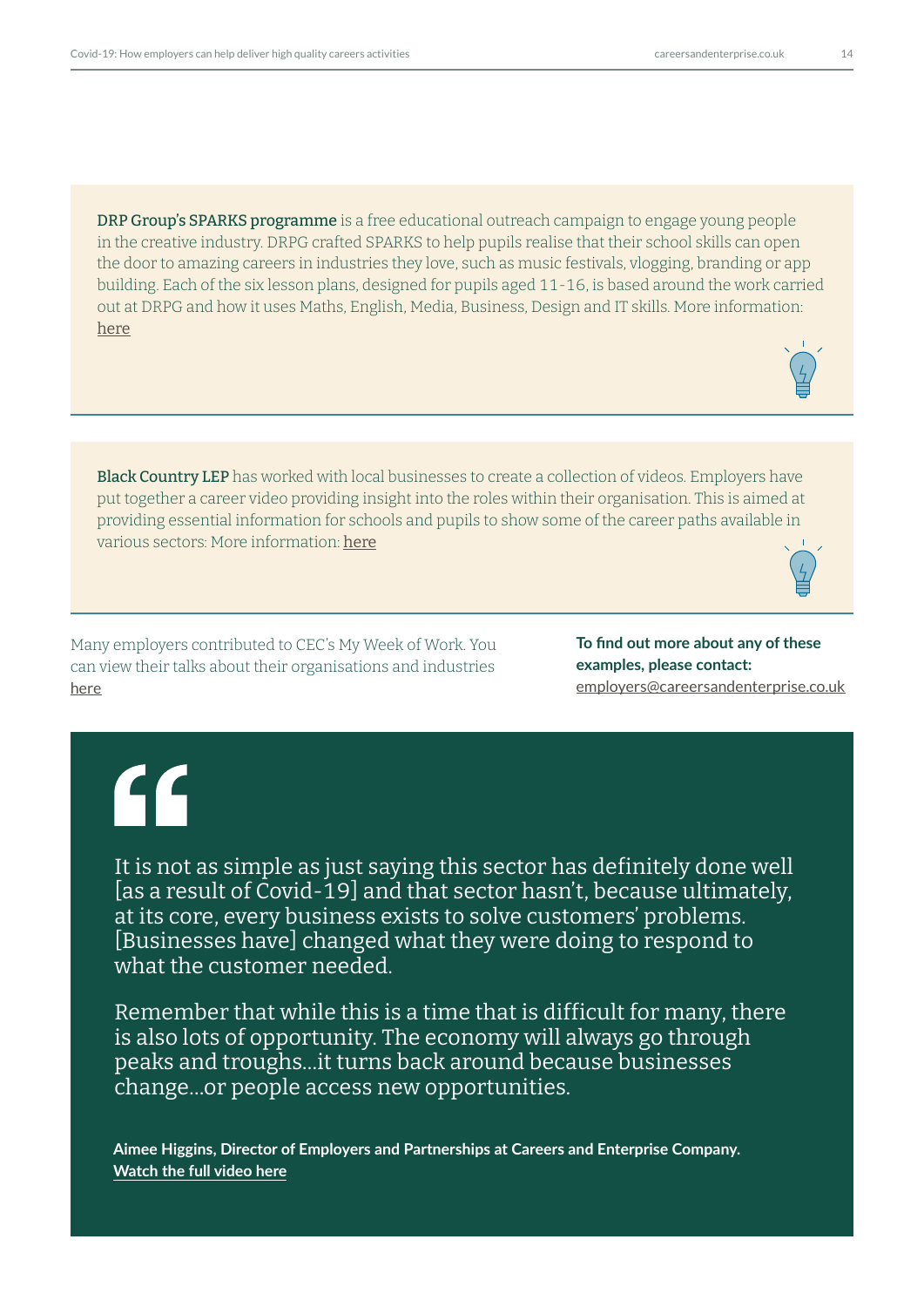# **Benchmark 4: linking curriculum learning to careers**

**Embedding careers within the curriculum and helping students to understand the relevance of their subjects to future careers, supports positive student outcomes and school/college priorities around destinations and attainment.** 

**This is of even more critical importance this year, as the potential for discrete careers events and delivery may become limited.** 

#### **What can employers do to support this benchmark?**

Employers can build a progressive careers programme which delivers on key learning outcomes and helps schools and colleges to highlight the relevance of curriculum subjects to future career paths available to young people.

### **Ways to take action:**

- 1. Think about materials you have that can be shared with schools and colleges – Benchmark 4 doesn't have to involve employers going into schools and colleges. Teachers can use materials that show the relevance of their subject to careers and this helps them achieve the benchmark.
- 2. Work with your Enterprise Coordinator or Careers Leader to understand the current priorities of school and colleges you are working with or want to work with.
- 3. Meet with heads of curriculum that relate to your industry and discuss how you might help to bring their specific modules to life.
- 4. Get involved in CPD sessions for subject teachers and offer the opportunity to visit your workplace in person or virtually if possible.
- 5. Take up invitations to participate in activities and events at options time. Students and their parents are particularly receptive to messages about careers around this time.
- 6. Work with subject teachers to develop problem-based challenges. These will show how the perspectives, methods and skills developed through subjects are used in working life to solve real problems.
- 7. Volunteer as a presenter, adviser or judge to help the school or college run curriculum enrichment activities, such as STEM clubs, Young Enterprise, Dragons Den and Apprentice of the Year competitions.
- 8. Get in touch with your professional body to find out what resources they have developed to support careers in the curriculum and share them with your local schools and colleges

**Skills Builder** have further enhanced their suite of resources and support in response to the fast-changing world of work. Use the **[Toolkit for Employers](https://www.skillsbuilder.org/)** and help embed this common language for essential skills.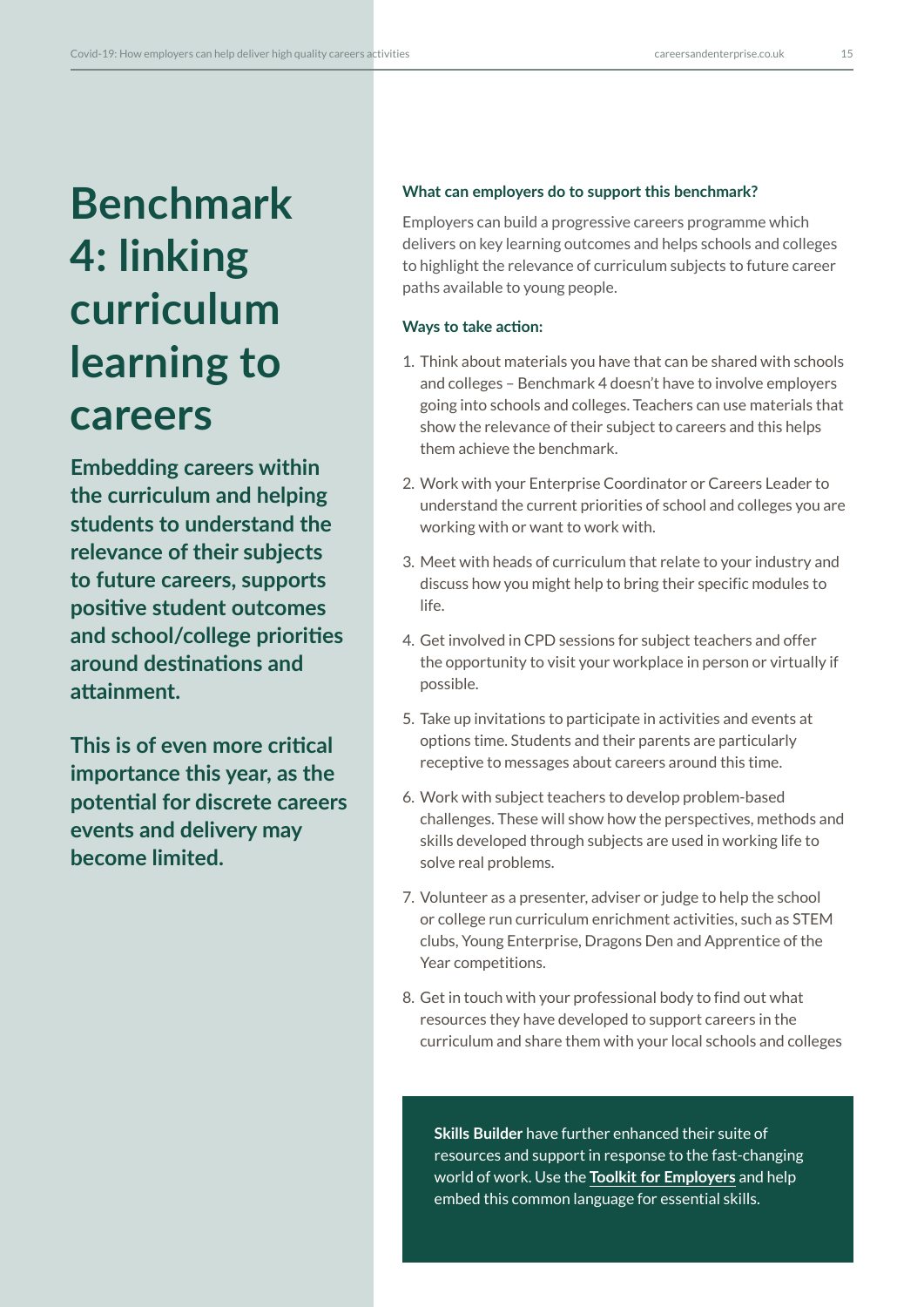## **Get inspired by these examples from employers**

In Thames Valley Berkshire Careers Hub, two of the Cornerstone Employers are working with the Lead School to develop Benchmark 4 projects, linking curriculum learning to careers. Once tested these will be shared with the rest of the schools in the hub alongside lessons learnt and top tips for other employers. for example John Lewis Partnership has partnered with Sandhurst school to develop a project on music in advertising. The project will see students learn from the classic John Lewis Christmas adverts and go onto compose their own piece of music for an advert. The top six from the year will be recorded and presented to the John Lewis Music society who will choose a winner.

Hertfordshire Cornerstone group is developing Benchmark 4 projects with seven schools from the Careers Hub. Each project will produce resources, all for young people and some for parents, and employers will try to engage schools in this project virtually wherever possible, to deliver parts of the work in subject lessons.

Cornerstone Employers in Buckinghamshire Thames Valley Careers Hub are supporting the Hub Lead to look at how to replace the Skills Show with a virtual offer for young people. They will be supporting the delivery of a Careers in the Curriculum week, when employers will take part in lessons that are timetabled and show how they relate to their sectors.

Stoke City Football Club is a Cornerstone Employer supporting Stoke Opportunity Area. Stoke City has been working closely with the local LEP team and Haywood Academy and The Excel Academy to plan a short series of careers based lessons. The aim was to bring English to life for students and help to show the relevance of topics covered in English by relating them to real life jobs and experiences at the football club. This input has been really valued by teaching staff. Materials will be shared via The Careers & Enterprise Company's [Resource Directory](https://resources.careersandenterprise.co.uk/).

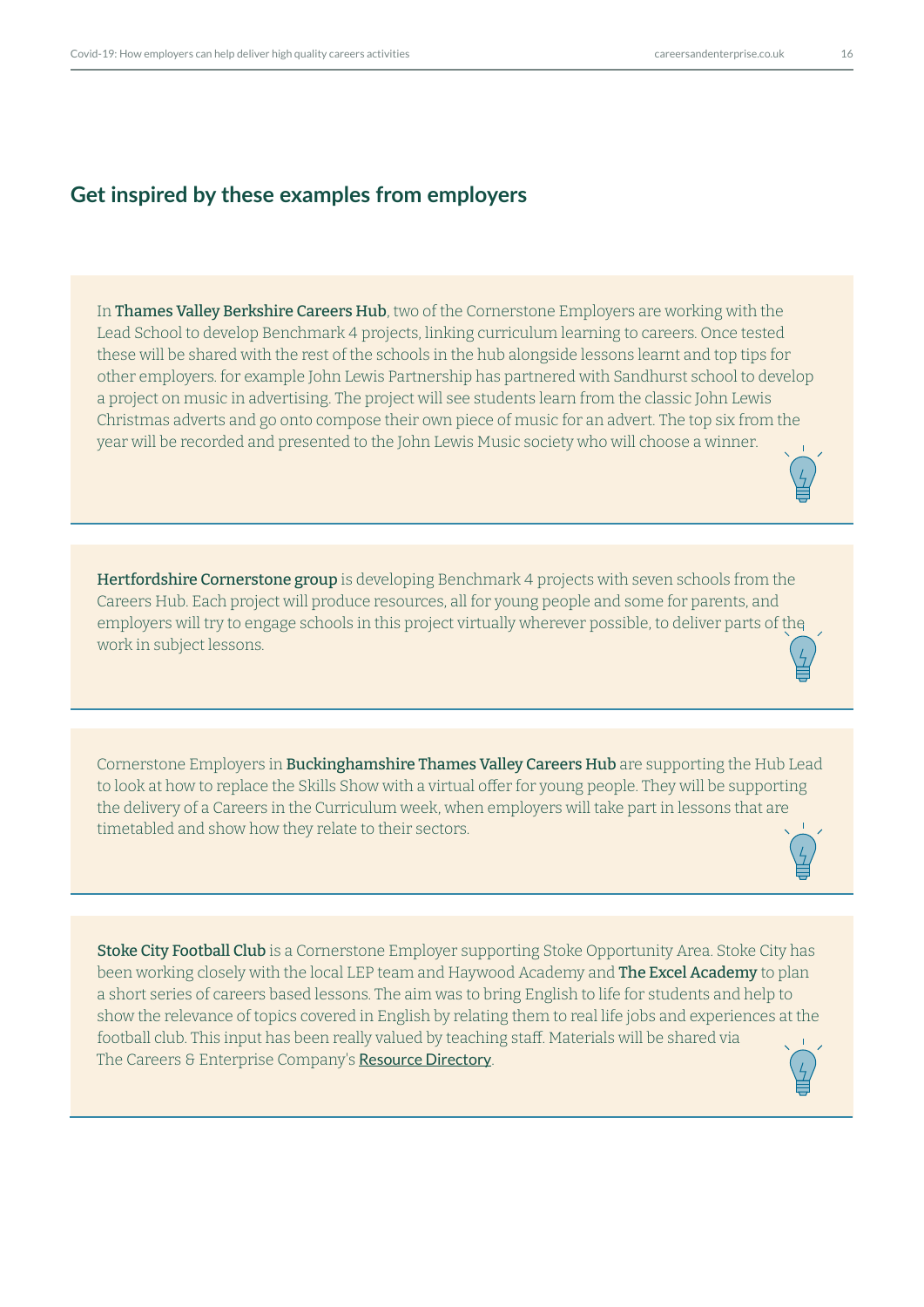# "

Working with employers has helped me to think of creative ways to make my subject area more engaging and relevant to our students. At times, students can struggle to see the relevance of topics or skills covered in English, so by relating them to real life jobs and experiences we are making our curriculum more accessible. In particular, Stoke City Football Club is helping to ensure that our lessons are as meaningful as possible. Anything that puts students at the centre of our lesson planning is a great thing.

**Jenny Taylor, Teacher of English, Haywood Academy, Stoke-on-Trent & Staffordshire**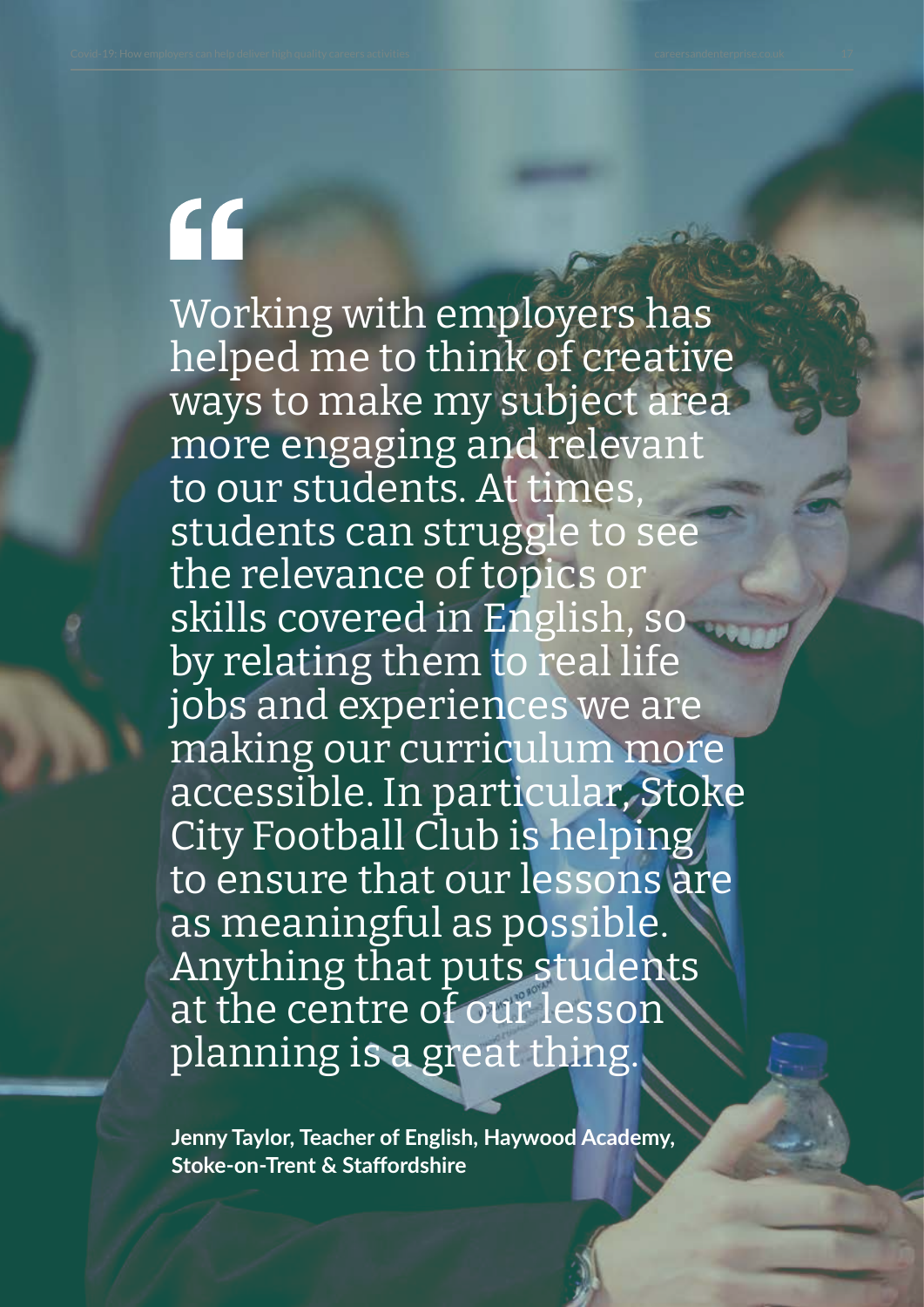<span id="page-17-0"></span>[Royce Rolls works with STEM Learning to provide lessons from primary age to post-16](https://www.stem.org.uk/home-learning). These include a dedicated section for parents and teachers with tips for managing home learning.

[EDF set a challenge about producing electricit](https://learnliveuk.com/the-edf-challenge/)y in 2050 which they announced during a video on Learn Live UK website.

[Barclays LifeSkills includes a content guide](https://barclayslifeskills.com/media/2405/content-guide-2019.pdf) relating LifeSkills to the curriculum.

[PwC's Employability Skills Toolkit](https://www.pwc.co.uk/who-we-are/our-purpose/empowered-people-communities/social-mobility/employability-skills-toolkit.html) includes lessons to deliver in classrooms, mapped to the curriculum.

[EDF Energy](https://www.edfenergy.com/energy/nuclear-new-build-projects/hinkley-point-c): Hinkley Point C offer free resources to support schools in Somerset and the wider South West region, through their Inspire education programme. This includes curriculum-linked teaching resources.

Two of the Cornerstone Employers supporting the East Sussex Careers Hub have been working with the Lead School Hailsham Community College to identify Careers Champions within the school to promote careers in the curriculum. GM Monk and Metaltech have been working with the Careers Leader at the school to develop a teacher CPD session where they provided training on how to increase careers within the curriculum. 80 teachers and teaching assistants attended the training an 81% rated it as very good or above. The Cornerstone Employers can now support the role out of this to other schools and colleges in the Hub as a small effort from a large amount of teachers/support staff can lead to some impressive results. Having an employer promote the importance of linking the curriculum to careers can support the whole school to see the impact for the students and inspiring them to connect to the curriculum.

> **To find out more about any of these examples, please contact: employers@careersandenterprise.co.uk**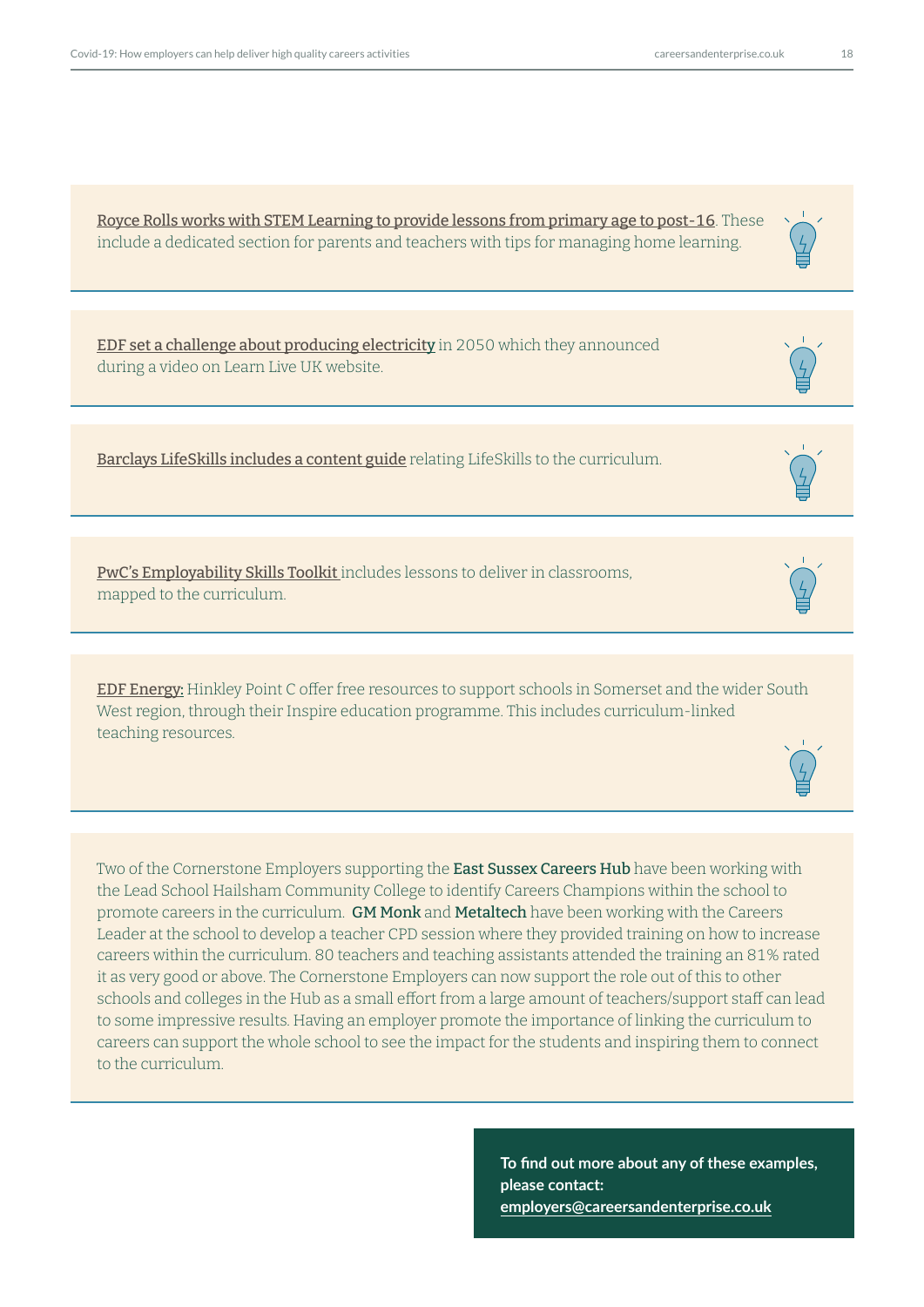## **Delivering employer encounters and workplace experiences virtually**

**When delivered well, online experiences and encounters can provide valuable opportunities for young people. Employers are telling us that young people engage well in online activities and the quality of engagement has in some cases been higher than in face-to-face settings. In addition, employers are identifying benefits such as time and cost savings achieved through online delivery such as virtual work experience.** 

**Through active participation online, young people can find out about industries and careers that may not otherwise be accessible due to geography, health and safety concerns, and other practical and accessibility barriers.** 

**Online experiences and encounters can teach young people about digital skills, teamwork and communication in an online environment which has increasing relevance for workplaces.** 

**Young people are likely to learn most from interactive and hands-on experience which is harder to achieve in the online world. Online engagement with employers can complement but never completely substitute face-to-face experiences. Aim for a blended approach to maximise your impact.**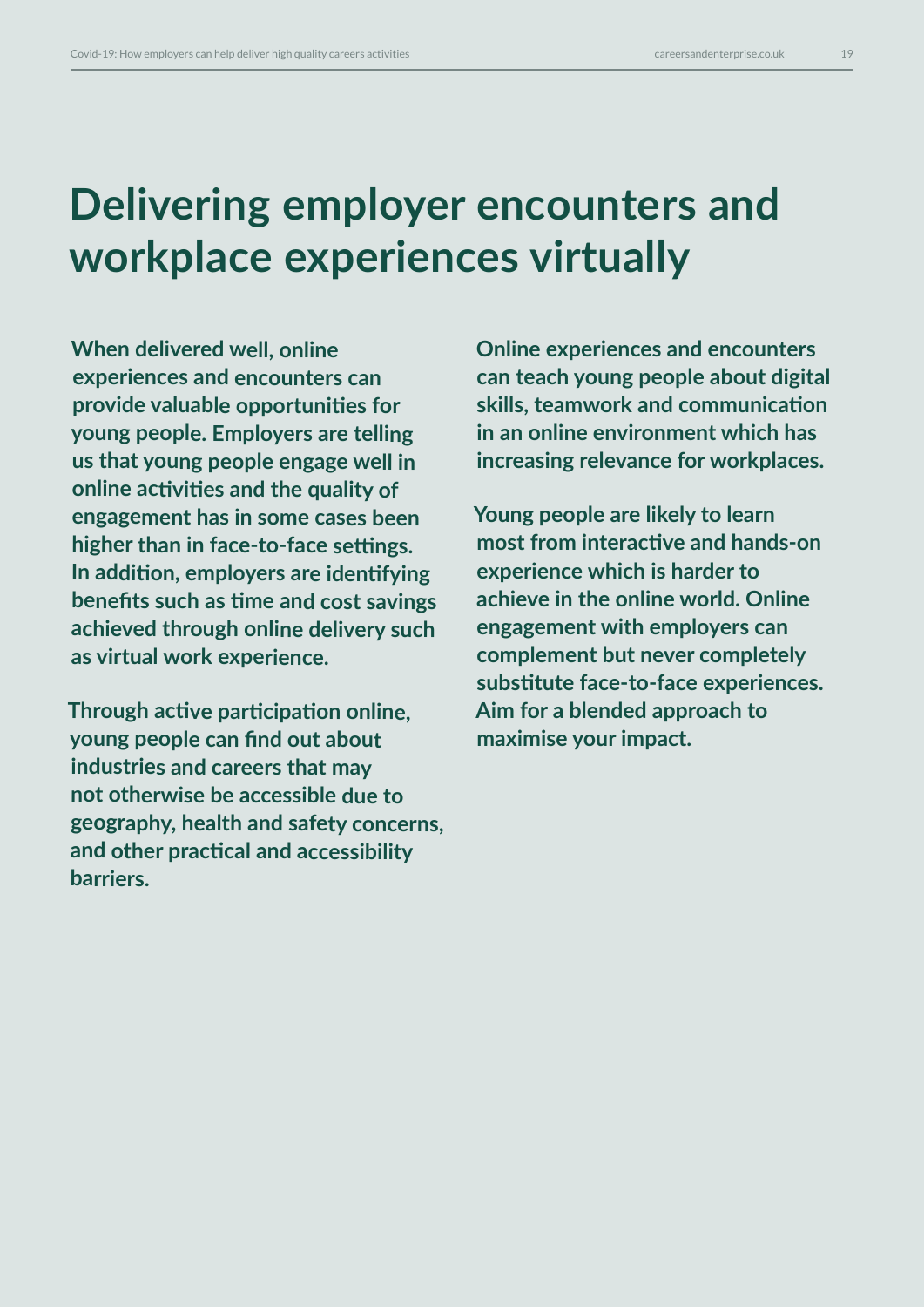## **Ensuring quality and impact when delivering virtually**

- 1. Make sure the activity involves two-way interaction between students and employers/ employees. You can use pre-recorded footage or materials, but don't rely on this alone.
- 2. Work with providers and support their existing activities you can find a provider near you using our [Find an Acivity Provider tool](https://find-activity-provider.careersandenterprise.co.uk/search)
- 3. Help the school in recording activities by providing evidence that the students actively participated.
- 4. **Consider the technology required for inclusive participation** and ways that barriers to participation can be overcome.
- 5. Consider the structure and length of each section of the experience compared to your usual face-to-face activities. Do they need to be shorter to maintain impact?
- 6. **Utilise virtual collaboration tools and technology** to help replicate the working environment.
- 7. Ensure that students perform a task or produce a piece of work relevant to your workplace and receive feedback on it from you as the employer. Many platforms allow you to create 'breakout' rooms where students can work together in groups and the employer facilitator can check in on progress periodically.
- 8. In addition, safeguarding needs to be considered see [page 21](#page-20-0).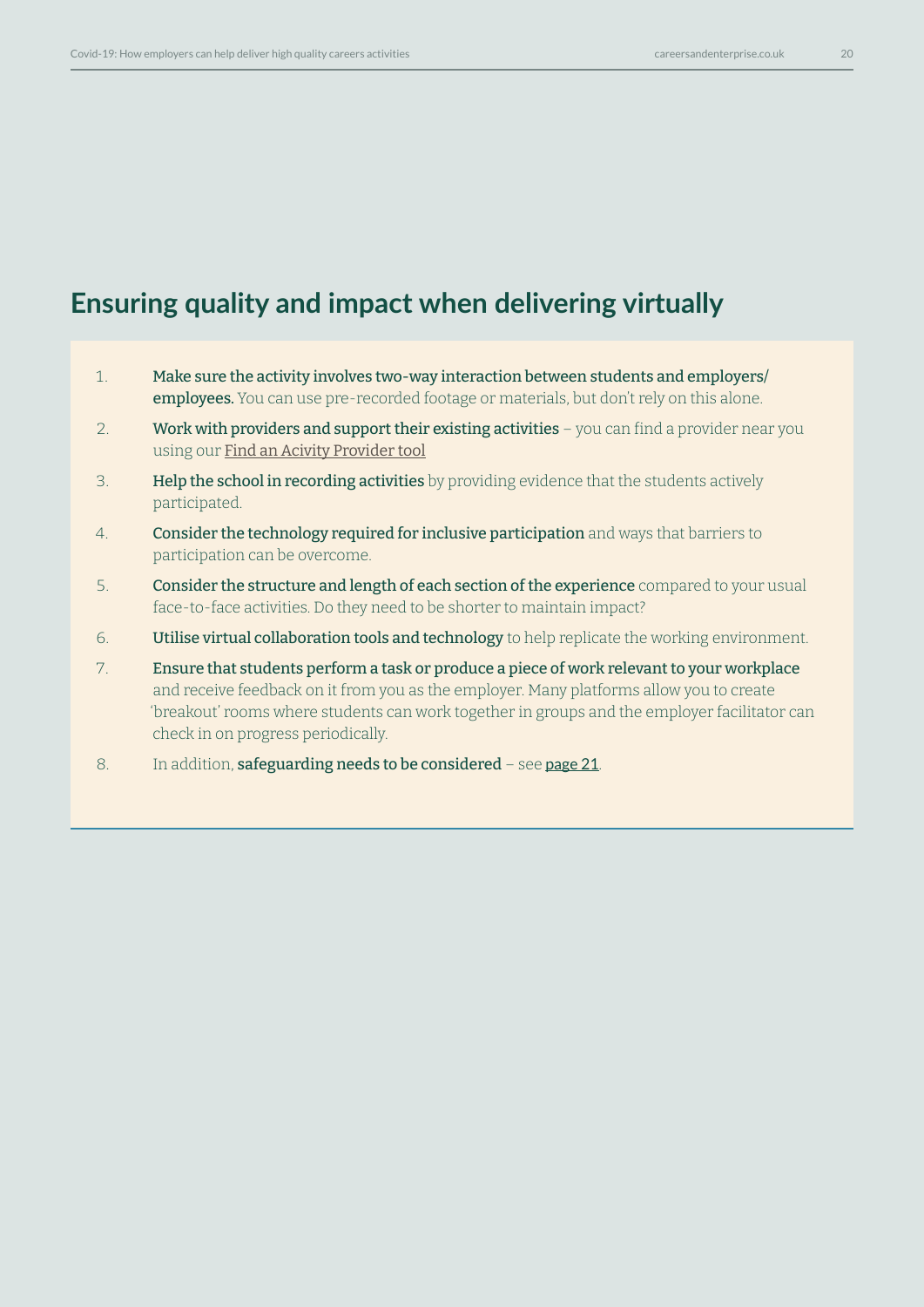## <span id="page-20-0"></span>**Covid-19 safeguarding guidelines**

Ultimately safeguarding responsibility lies with the school, however employers should be aware of the requirements and always consider safeguarding when planning. Virtual delivery and contacting young people require additional planning to ensure both young people and delivery partners are appropriately safeguarded.

It is recommended that you review your policies and ensure they are responsive to different working practices where appropriate, and that employers make a safeguarding statement available to schools, young people, and parents. These guidelines are recommendations only and virtual activity should be responsive to the guidelines issued by the Department for Education.

Current Department for Education guidance for full opening of schools can be found [here](https://www.gov.uk/government/publications/actions-for-schools-during-the-coronavirus-outbreak/guidance-for-full-opening-schools). Further guidance on safeguarding can be found in the document ['Keeping](https://www.gov.uk/government/publications/keeping-children-safe-in-education--2)  [children safe in education – for schools and colleges'](https://www.gov.uk/government/publications/keeping-children-safe-in-education--2)

The Department for Education have released the [safeguarding guidance for schools and colleges](https://www.gov.uk/government/publications/covid-19-safeguarding-in-schools-colleges-and-other-providers/coronavirus-covid-19-safeguarding-in-schools-colleges-and-other-providers) during the Covid-19 situation.

An example of a good practice safeguarding policy can be seen on the Learn Live [website](https://learnliveuk.com) and many employers have also been supported by [Speakers for Schools](https://www.speakersforschools.org)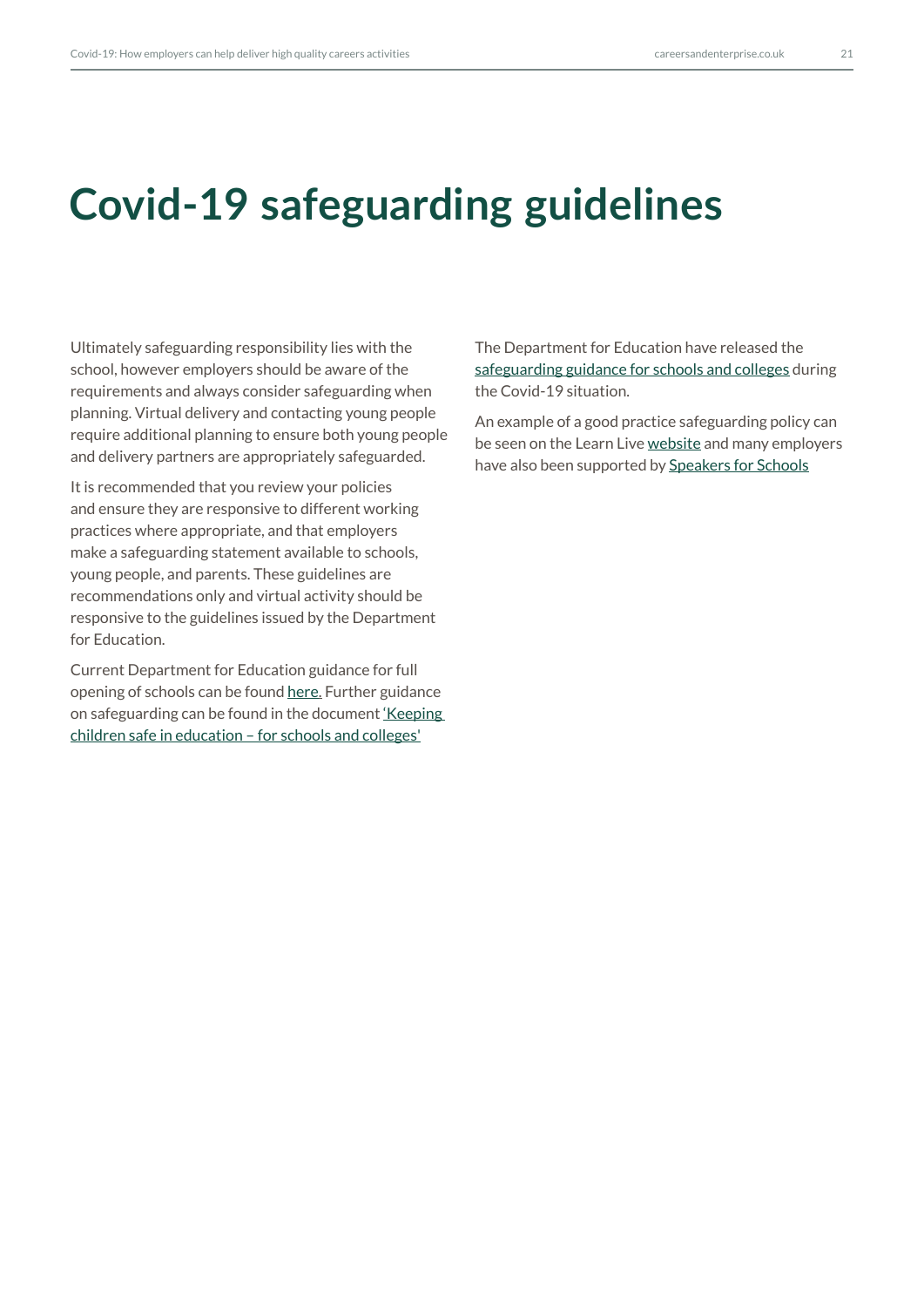# **Good practice when planning face-toface and virtual activities supporting Benchmarks 5 and 6**

- **Contact your local LEP team** to find out what types of employer engagement are most needed currently.
- Each encounter should be planned to have a specific impact on the young people attending and that should fit within the schools careers programme. The Careers Leader at the school will be able to work with you to ensure the encounter is delivered to the right group of young people at the right time.
- You may wish to **explore providers that can help with running the experience**. Speak to your Enterprise Coordinator to find out about providers operating in your area. You can find your EC [here](https://www.careersandenterprise.co.uk/employers-volunteers) or search for providers [here](https://find-activity-provider.careersandenterprise.co.uk/search)
- **Apply the principles of the** [Making it Meaningful Framework](https://www.careersandenterprise.co.uk/sites/default/files/uploaded/1207_-_meaningful_encounters_guide_digital_final.pdf) **and** [Checklist](https://www.careersandenterprise.co.uk/sites/default/files/uploaded/1207_-_meaningful_encounters_checklist_1.pdf) **to all activitie**s, including virtual.
- **Think about how their activities link to the curriculum** and communicate this to schools and colleges.
- **Identify alumni in your workforce and encourage** them to engage with their school or college.
- **Identify opportunities to engage parents** in your activities.
- **Make sure there is a proper preparation and debrief** in place for participants.
- **Develop a shared approach with the school** to plan and judge the general effectiveness of the encounters. Seek to understand their current priorities.
- **Aim to involve multiple employees** from across the business in the delivery.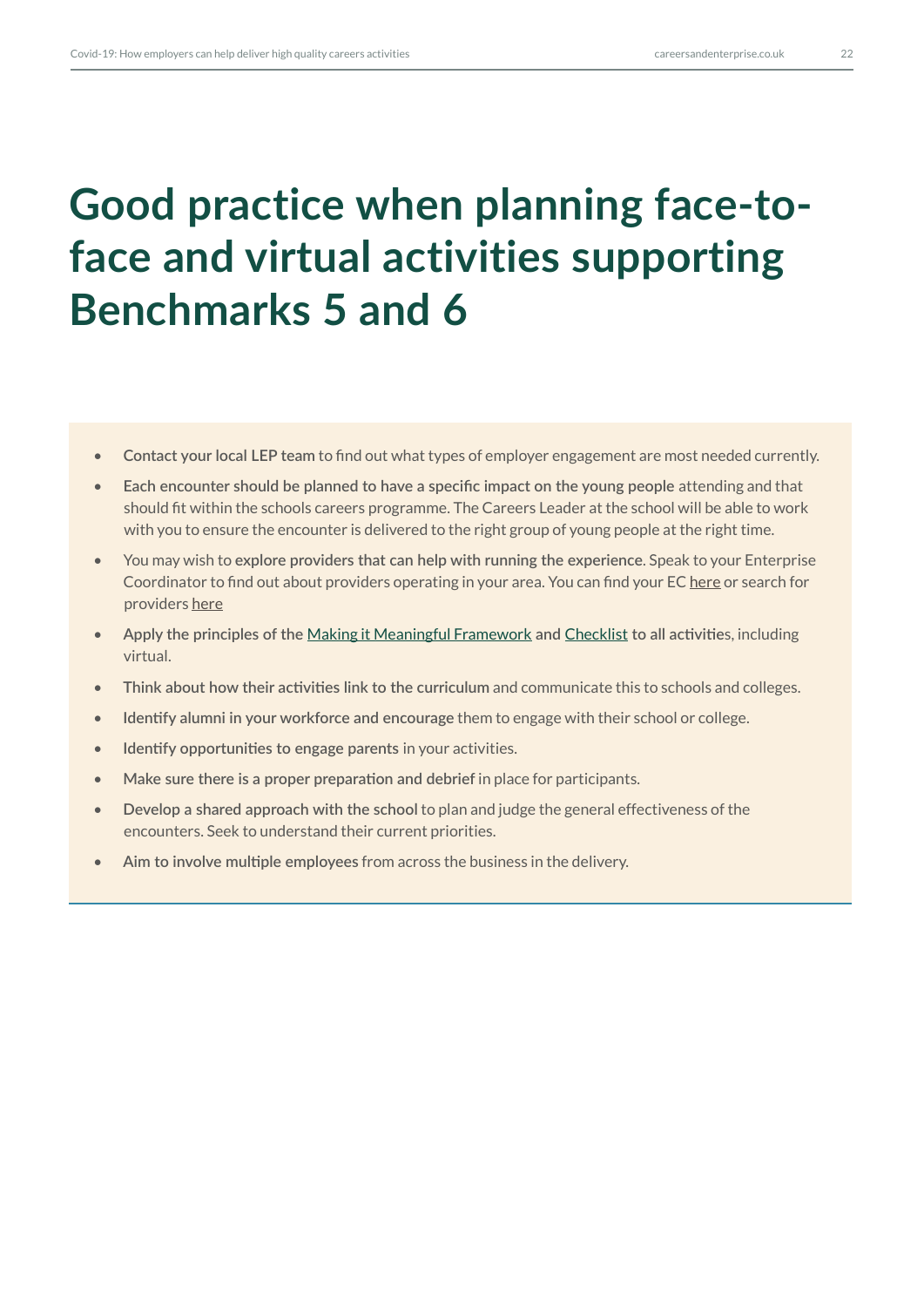# **Benchmark 5: Encounters with employers and employees**

**Every pupil should have multiple opportunities to learn from employers about work, employment and the skills that are valued in the workplace. Students should participate in at least one meaningful encounter with an employer every year between Years 7-13.**

#### **What can employers do to support this benchmark?**

Employers can deliver a range of activities enabling young people to learn about the workplace, including activities online. Encounters should allow students to learn about work, employment and the skills that are valued in the workplace. Ideally, individual activities will sit within a progressive careers programme that supports positive student outcomes. Even if you have limited resources, a short well-planned activity can have an impact.

You can work with your HR team to promote encounters as a valuable volunteering and staff development opportunity and a way to contribute to economic recovery. Direct those that are interested in volunteering to the Give an hour [website.](https://www.careersandenterprise.co.uk/give-an-hour)

## **Get inspired by these examples from employers**

Aston Villa FC recruit young people at risk of exclusion onto a programme including learning English and Maths and a work placement. See their case study [here](https://www.careersandenterprise.co.uk/sites/default/files/1328_aston_villa_cornerstone_casestudy_v3.pdf) for details.

At the beginning of the crisis **KPMG** developed online activities for children 7-17, including resources from KPMG and the Economist Foundation's 'Numeracy in the News' programme, 'The Future of technology' pack from KPMG's flagship employability programme, WorkReady, as well as environmental activities. KPMG's gender diversity network ran a series of online coding classes which have reached 17,000 viewers in over 30 countries. KPMG has worked with The Economist Educational Foundation, National Numeracy, the Talent Foundry and the National Literacy Trust to produce content and resources to help support parents, students and teachers, with the shift to online learning, and has supported online initiatives including 'Pathways to Banking and Finance' and 'My Week of Work'.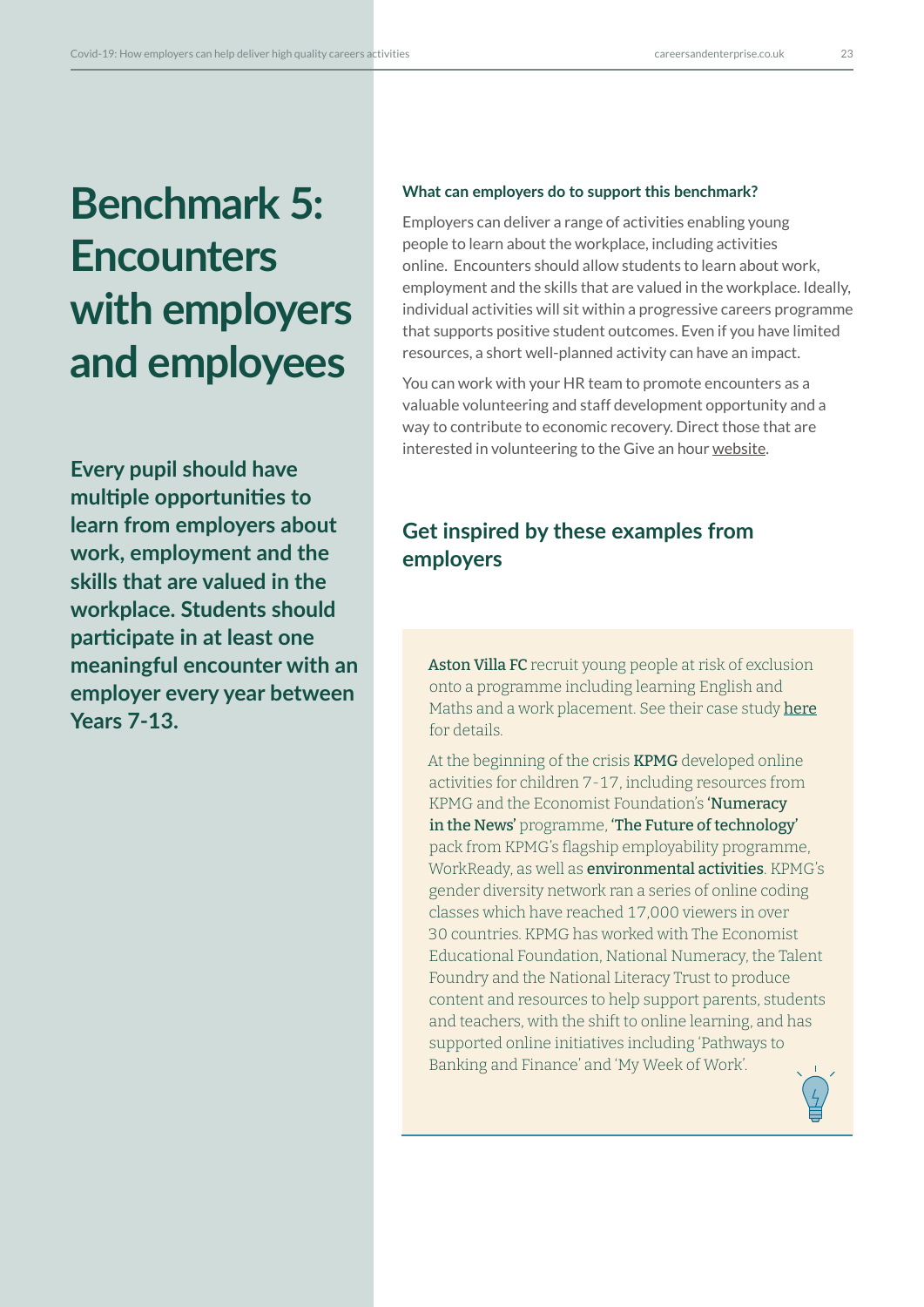Solent Cornerstone Employers, alongside local secondary and sixth form students, have been critical in the Benchmark 5 Interview an Employer project. The conversational interviews showcase a diverse range of roles, career pathways, skills, qualifications and top tips. Each Cornerstone Employer's collection of videos is accompanied by a company fact file and downloadable worksheet for use either in-school during a lesson, or by an individual pupil at home. The intention is that this model and templates will then be shared across the employer network in Solent to encourage as many employers as possible to develop similar Benchmark 5 resources.

Cornerstone Employers supporting Buckinghamshire Thames Valley Careers Hub will be supporting the delivery of a **Careers in the Curriculum week** this November, when employers will take part in lessons that are timetabled and show how they relate to their sectors. The local team in Buckinghamshire will be working with schools to identify elements of the curriculum being taught in the week and employers will match examples from their sector to bring the classes to life.



JP Morgan created a Summer of Learning programme – a series of digital learning sessions for students. Students learned professional skills as well as career readiness hints and tips; got to know the team and J.P. Morgan as a company, had an opportunity to ask questions to speakers throughout the session and heard about CV and interview techniques as well as Excel, Financial Markets, Resilience and Technology.

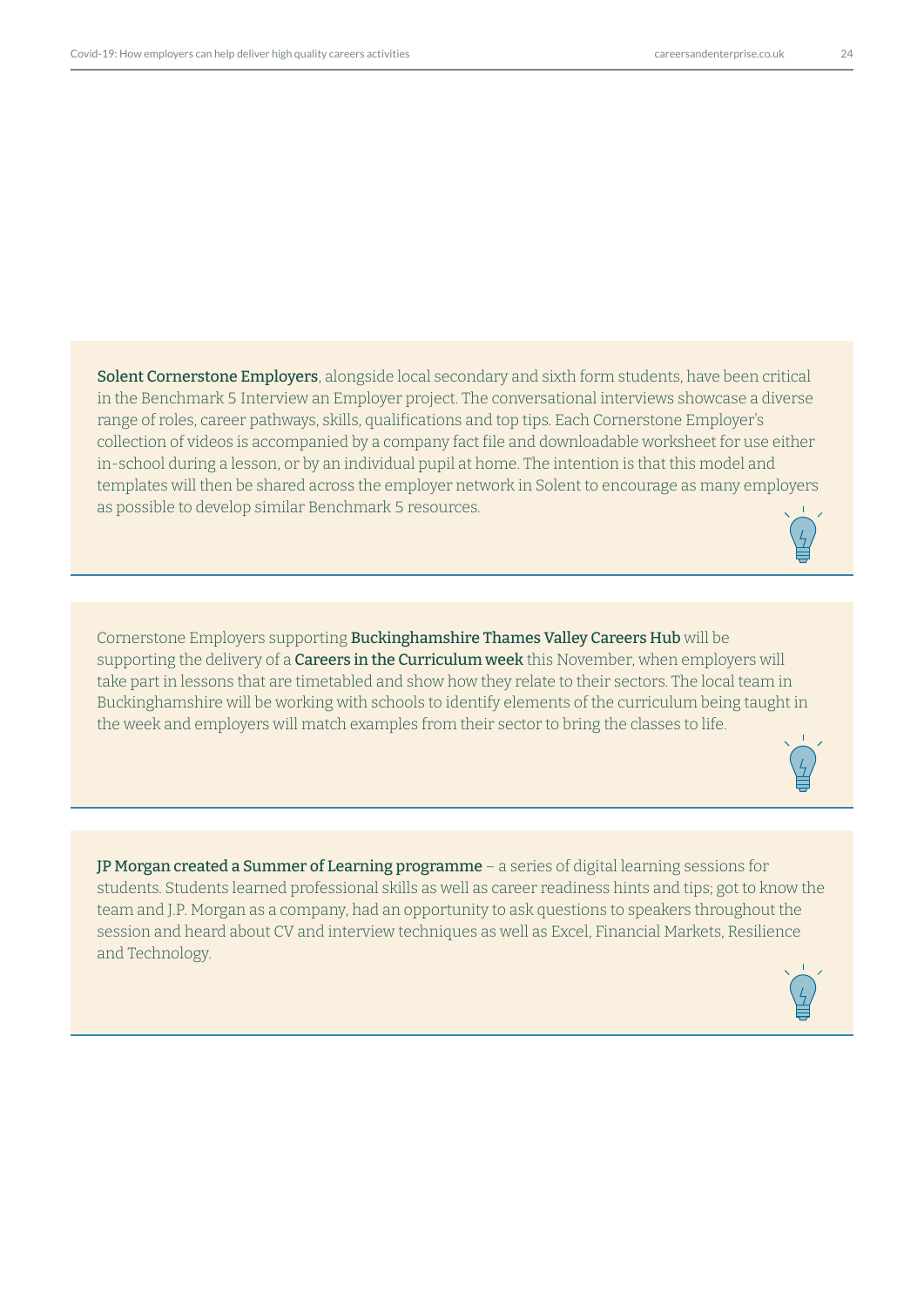Digital interviews for sixth formers: In May Capgemini launched their offer of digital mock interviews for young people in KS4. They wanted to give young people the chance to practice what is becoming a normal part of the initial stages of recruitment, especially during the current pandemic. Capgemini give all the students that take part written feedback or telephone feedback if they prefer.

Virtual Employer Talks: Employers in Buckinghamshire have been working with the Skills Hub and EAN to provide an opportunity to learn about their sector, career pathways and take part in some employability skills workshops. The opportunities have been advertised to schools within the network and the employers have then worked with the schools to schedule the events. Events have happened via Zoom and provided the opportunity for a class of young people to interact with employers with support from their teacher.

[Barclays Lifeskills:](https://barclayslifeskills.com/educators/lessons/using-the-virtual-interview-practice-tool) The LifeSkills 'Virtual interview practice tool' offers a valuable and realistic insight into the interview experience for young people. It's an interactive video which allows students to watch model answers to real interview questions, as well as record their own answers and develop their understanding of how the STAR model helps to structure impactful interview responses.

[FT for Schools:](https://www.youtube.com/channel/UCoScFQq9zB5fBvFNhO-gUlg) The Financial Times offers a range of resources through their FT for schools programme, as well as free online subscriptions to the FT for students aged 16-19 and their teachers, schools and colleges. These are useful resources to use with students ahead of employer interaction. Their videos include guides to university applications, apprenticeship vs university, careers in medicine, careers in accounting, how to write a CV, how to succeed at interviews, how to climb the career ladder. Register for access: [he](http://www.ft.com/schoolsarefree)re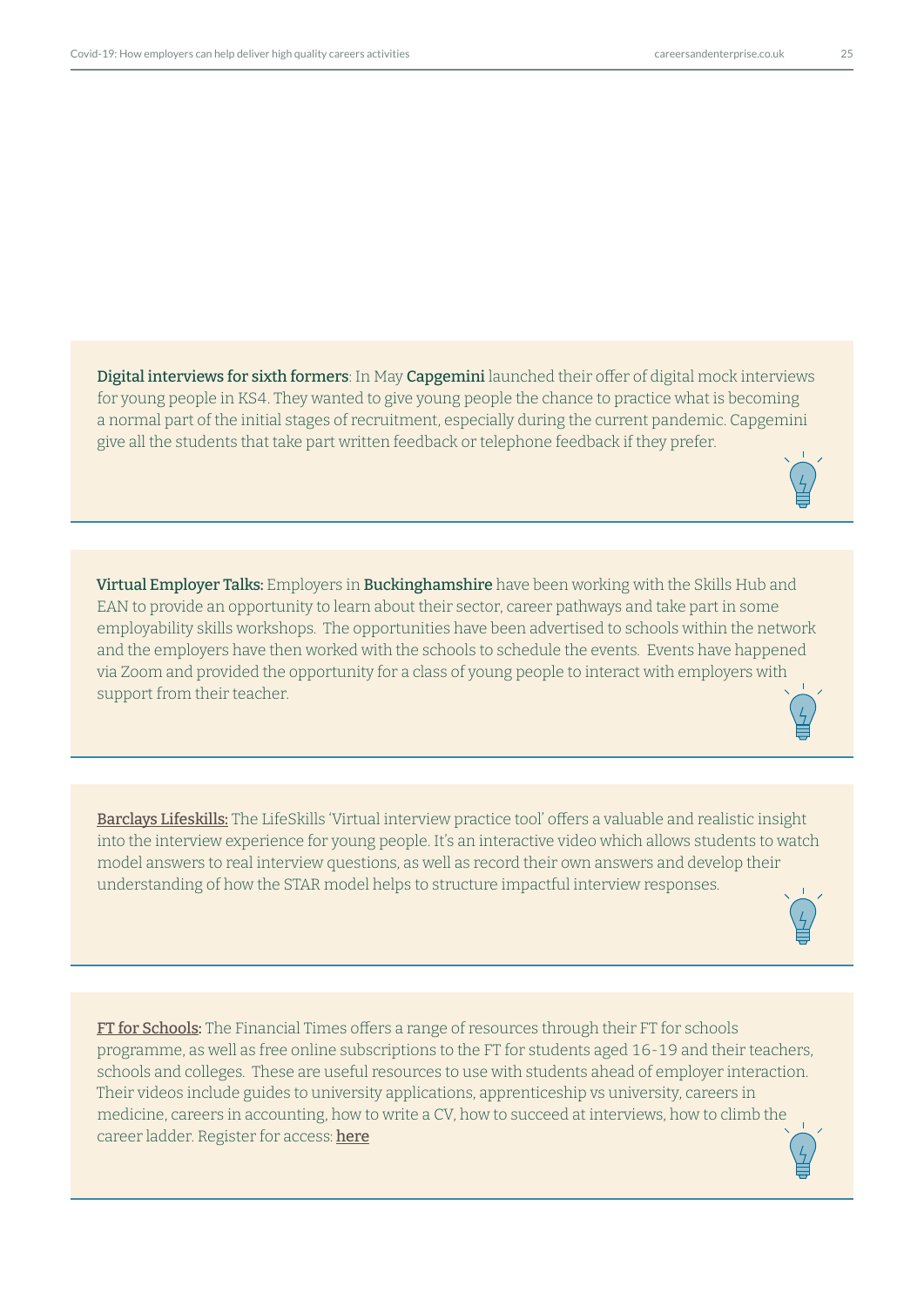[Sidequest](https://www.sidequest.org.uk/) - the Let's build worlds resource is developed by some of the UK's biggest game studios -Into Games and Core Games. This activity allowed young people to design their own video game in 7 days through practical quests, live masterclasses, free software and a supportive online community.



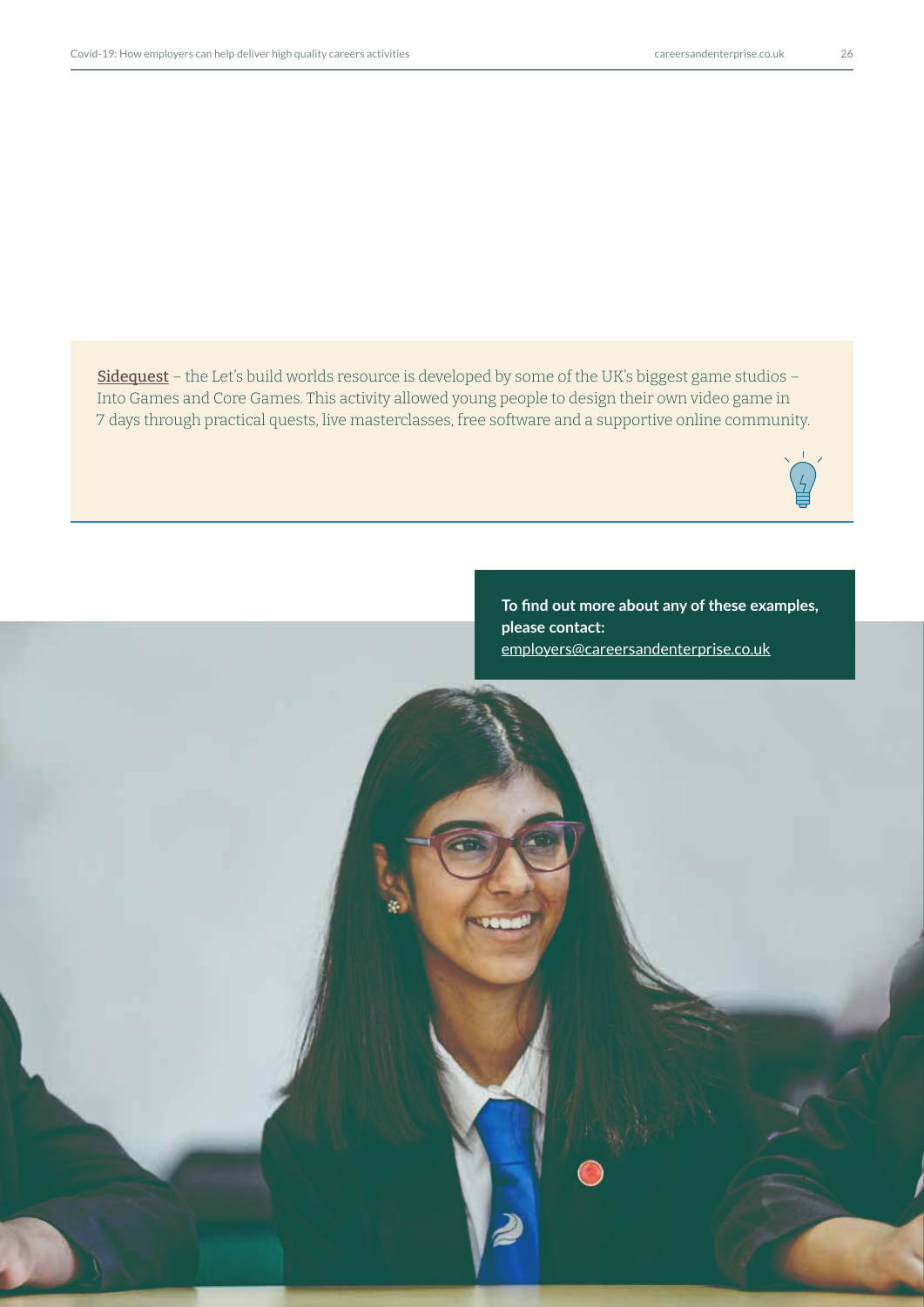# **Benchmark 6: Experiences of the workplace**

**Every students should have first-hand experiences of the workplace through work visits, work shadowing and/ or work experience to help their exploration of career opportunities, and to expand their networks. Every pupil should have had at least one experience of a workplace by the age of 16, and one further experience by the age of 18. These experiences are in additional to any part time jobs they may have.**

### **What can employers do to support this benchmark?**

Experiences of workplaces should allow students to have firsthand experiences of the workplace through online or face-to-face work visits, work shadowing and/or work experience to help their exploration of career opportunities and expand their networks. Experiences of the workplace should reflect the fast-changing nature of work, including remote application processes and working.

Many employers have embraced digital platforms in lockdown and converted face-to-face workplace experiences to take place online. These online experiences should still maintain high levels of interaction in order to be as impactful as possible, rather than relying solely on pre-recorded video content.

Anecdotal feedback from employers say they have been highly impressed with the levels of interaction and quality of questions coming from students taking part in virtual workplace experiences.

Take this opportunity to consider how existing work experience programmes can be adapted to a virtual or blended scenario. By utilising the technology that has allowed your teams to collaborate and be productive while working remotely and providing real-life insights from across the company, you can create a meaningful and impactful experience of your workplace. Just ensure that the students perform a task or produce a piece of work that is relevant to your workplace!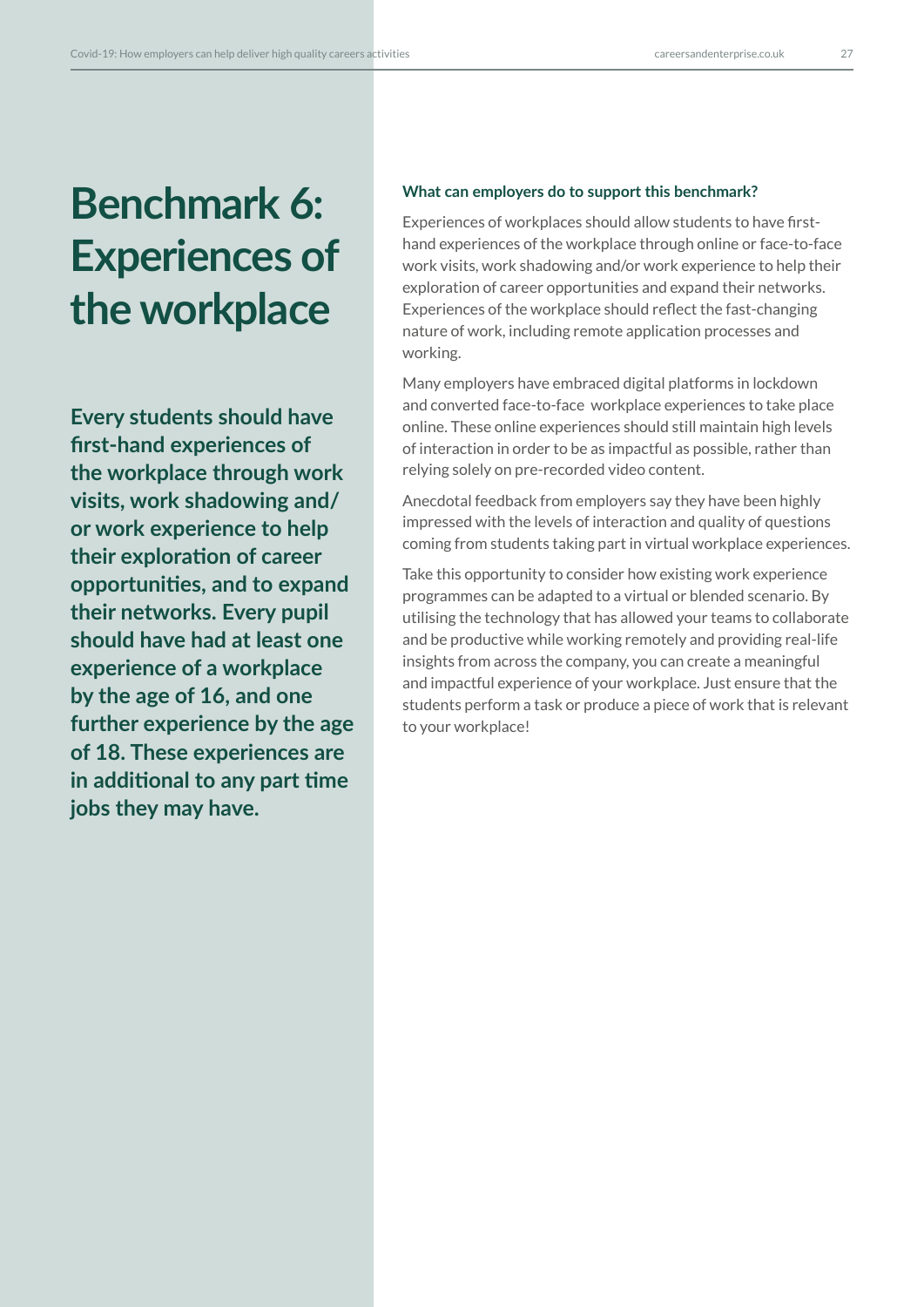Morgan Sindall – a Cornerstone Employer supporting five locations – has adapted its work experience week to take place virtually. Morgan Sindall identified a suitable platform and partner (Speakers for Schools and Class of Your Own), overcoming safeguarding and risk assessment challenges, to adapt their face-to-face model to suit a virtual experience. Engagement from students was strong, with high-quality questions coming from participants. Morgan Sindall have influenced the Fenlands & East Cambridgeshire group to now collaborate on a virtual Work Experience (VWEX) week for the OA and have supported other Cornerstones in Norwich OA to deliver VWEX this summer (Norfolk & Norwich

NHS) and will be working on a Benchmark 6/VWEX working group for New Anglia in the new academic

- Interview with New Anglia LEP about Morgan Sindall's virtual work experience: [he](https://www.youtube.com/watch?v=cDVRx229Er4)re
- Guidance produced by Morgan Sindall: [here](https://construction.morgansindall.com/news/delivering-virtual-work-experience-enriching-work-experience-through-digital-media )

term. Further information:

Norfolk and Norwich University Hospitals NHS Foundation Trust completed a three-day virtual Work Experience (VWEX) for Year 10 students. One student set on being a GP is now considering clinical coding. The inspiration for running the VWEX came from Morgan Sindall and the conversations both employers had as part of being in the Cornerstone group in Norwich.

Turner and Townsend and Mace Group – to tackle the challenge of digital disadvantage, this model of online work experience was made available via mobile phones using Microsoft Teams and the link to school Office 365 accounts. St. Joseph's Catholic College worked with Class of Your Own, Turner and Townsend and Mace Group to replicate the rhythms of a working day. The students had three daily online meetings. At 9 am they met with their school mentor to go through the expected tasks, resources and Q&A. At noon, the students met with industry professionals in a meeting facilitated by Class of Your Own. Students prepared questions about the day's tasks to discuss with the professionals, learning form their experience. At 4 pm students again met with their school mentor to reflect on the challenges of the day.

During the week, aspects of the project were submitted for feedback from the professionals in preparation for final submission at the end of the week.

All students involved rated their experience of virtual work experience as "outstanding". The quality of the interaction with employers and the necessity for students to be proactive and "take a risk" in asking questions in a professional environment lifted this experience above the norm despite the virtual nature.

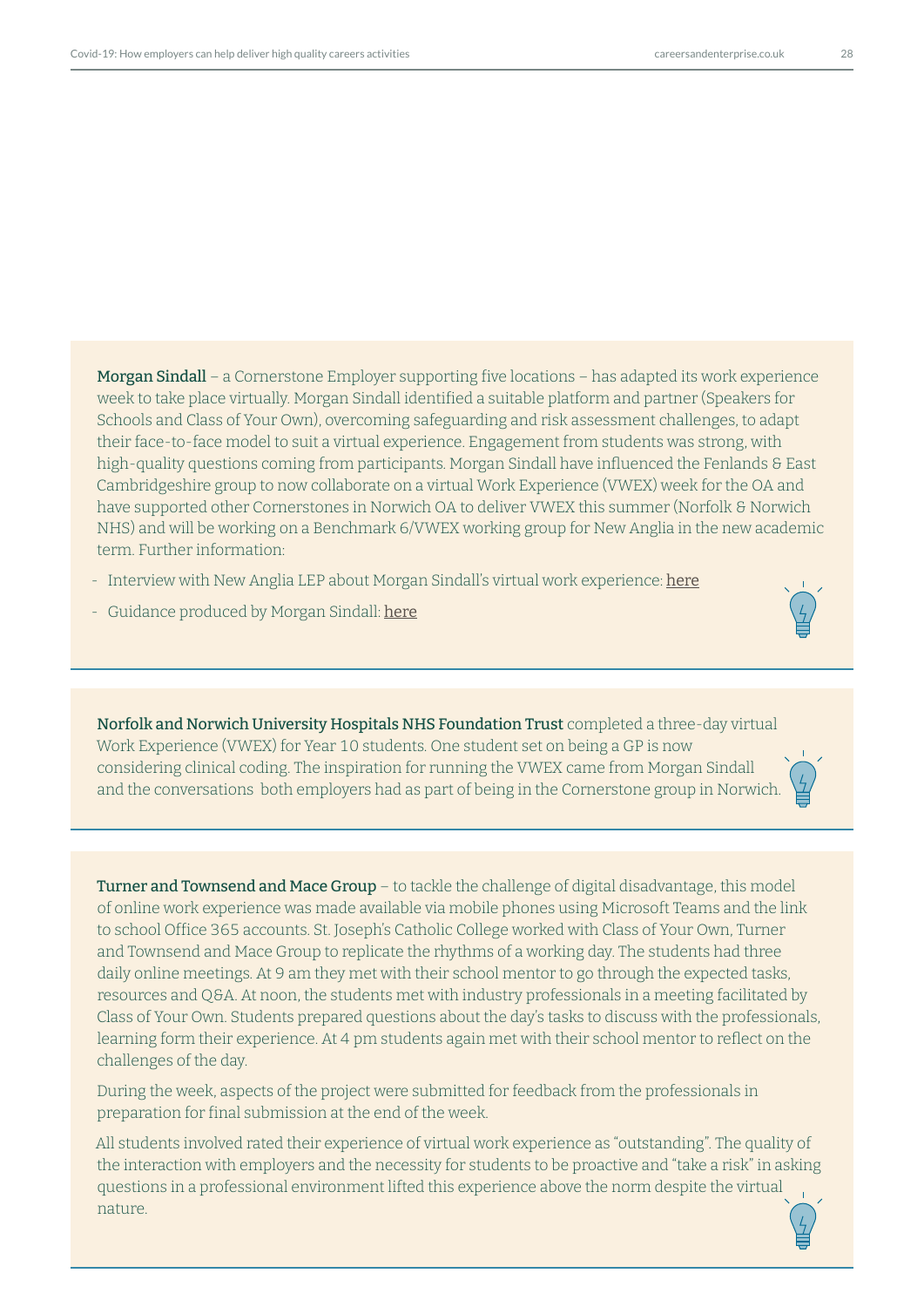Accenture and Movement to Work have produced a Virtual Work Experience Toolkit providing guidance, framework and tools for virtualising work experience programmes: here

Severn Trent, a Cornerstone Employer supporting Coventry & Warwickshire and D2N2 LEP have shifted their work experience programmes to virtual online programmes and focus particularly on social mobility 'cold spots'. Severn Trent is working with other Cornerstone Employers to roll this model out further to reach even more young people.

Construction company **Jacobs** is also continuing to inspire the next generation in STEM subjects with a new virtual work experience programme. As a result of Covid, the company's STEM Ambassadors have created a programme that takes students through the design of a coronavirus vaccine research facility over five weeks and 10 sessions. Jacobs is a Cornerstone Employer in Greater Birmingham & Solihull and Worcestershire. Further information available: [h](https://www.jacobs.com/newsroom/news/inspiring-next-generation-jacobs-virtual-work-experience-program-hit)ere

JP Morgan now delivers a virtual work experience programme called Real Connections which has been trialled in Mansfield. Any student who was due to have a placement with the company will still be offered experience, and all have taken up the virtual opportunity.

> **To find out more about any of these examples, please contact: employers@careersandenterprise.co.uk**





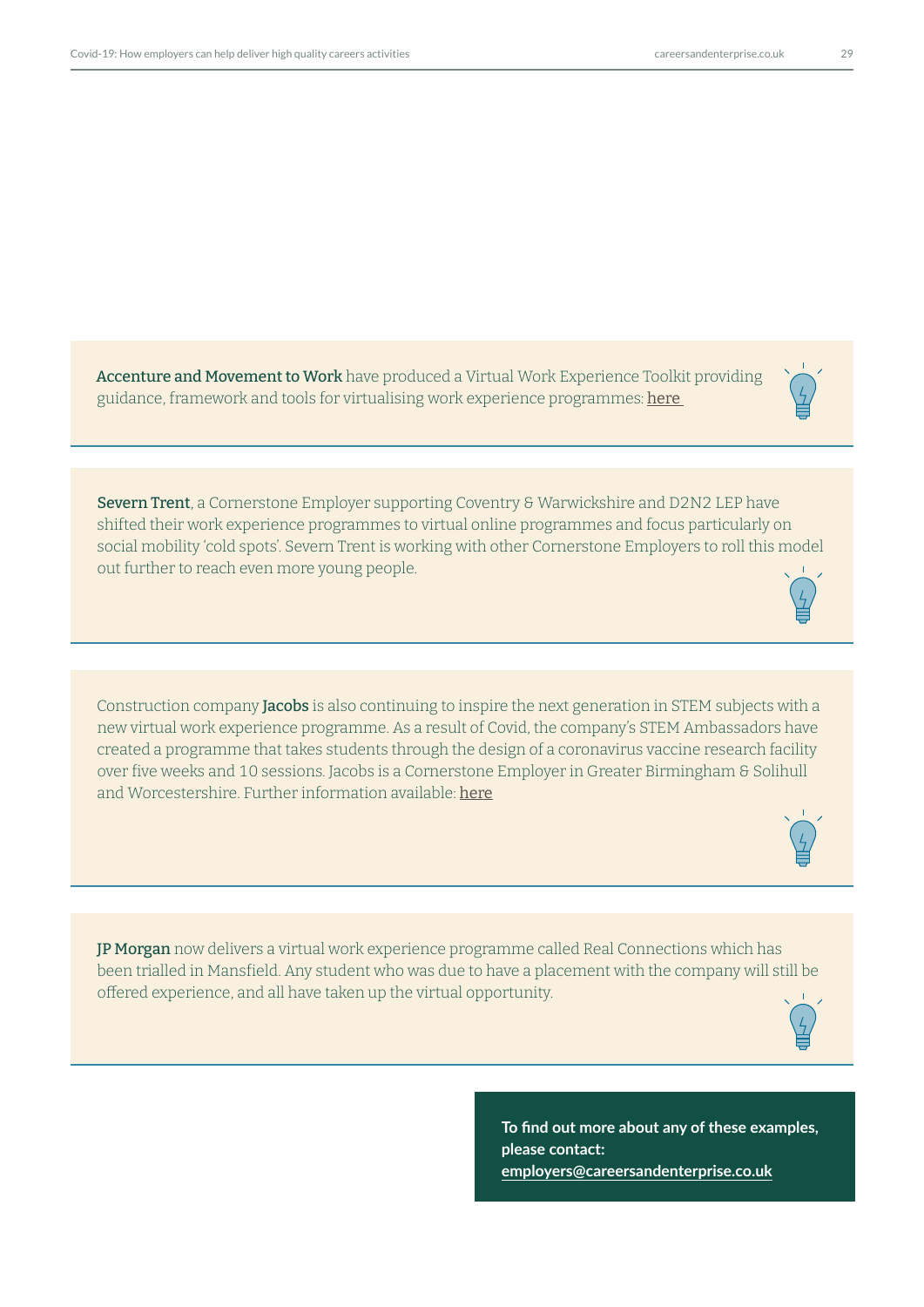# **How employers can get involved in The Careers & Enterprise Company network**

## **[Volunteer in schools](https://www.careersandenterprise.co.uk/news/encouraging-employers-be-heart-careers-education)**

Ad hoc volunteering in schools and colleges to deliver careers activities or host an experience at one of your workplaces. Our local teams can direct your employees to schools needing support. Join >1,500 employee volunteers.

## **[Become an Enterprise Adviser](www.careersandenterprise.co.uk/employers-volunteers/join-enterprise-adviser-network)**

Volunteers are carefully matched with a school or college. They support the senior team to develop and maintain a strong careers programme, using business experience and networks. Over 3,000 Enterprise Advisers volunteer nationally.

## **[Join a local a Cornerstone Employer group](https://www.careersandenterprise.co.uk/employers-volunteers/cornerstone-employers)**

An organisational commitment. Work with other employers and a cluster of secondary schools and colleges to underwrite careers provision in an area. Over 200 Cornerstone Employers supporting local areas across England.



**Becoming an Enterprise Adviser** 

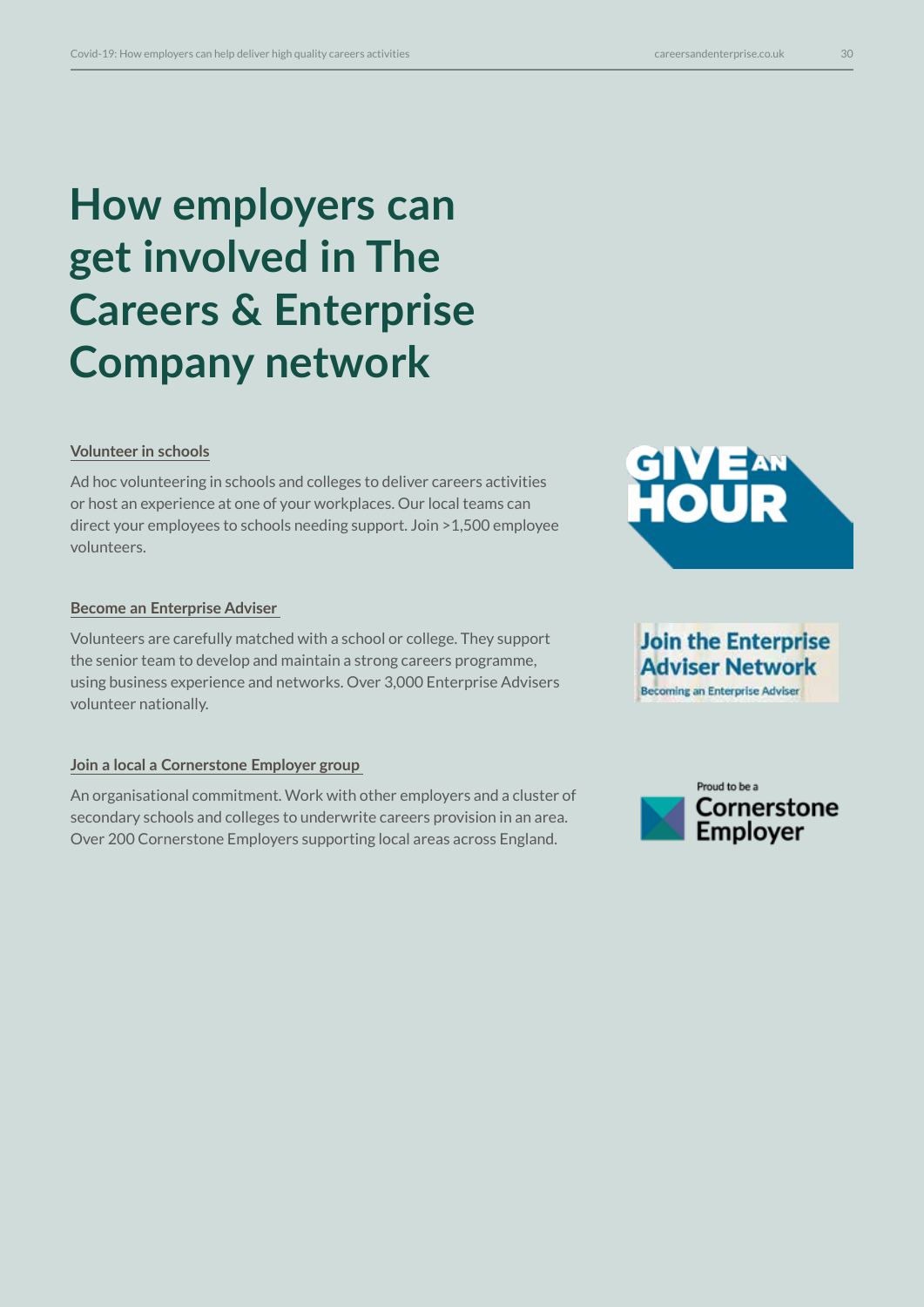# "

Our work with The Careers & Enterprise Company has created a strong key link between The Sovini Group and schools in our local community. Through that link we have been able to work with schools and young people to make them aware of the wealth of diverse opportunities that exist in the workplace and help them access a range of different apprenticeships. It has helped us appoint to specific roles and schools have been able to identify and develop talent. Without this relationship, we wouldn't be able to connect young people with the work experience and job opportunities that are available.

**Kerry Beirne Group People & Learning Director, The Sovini Group**